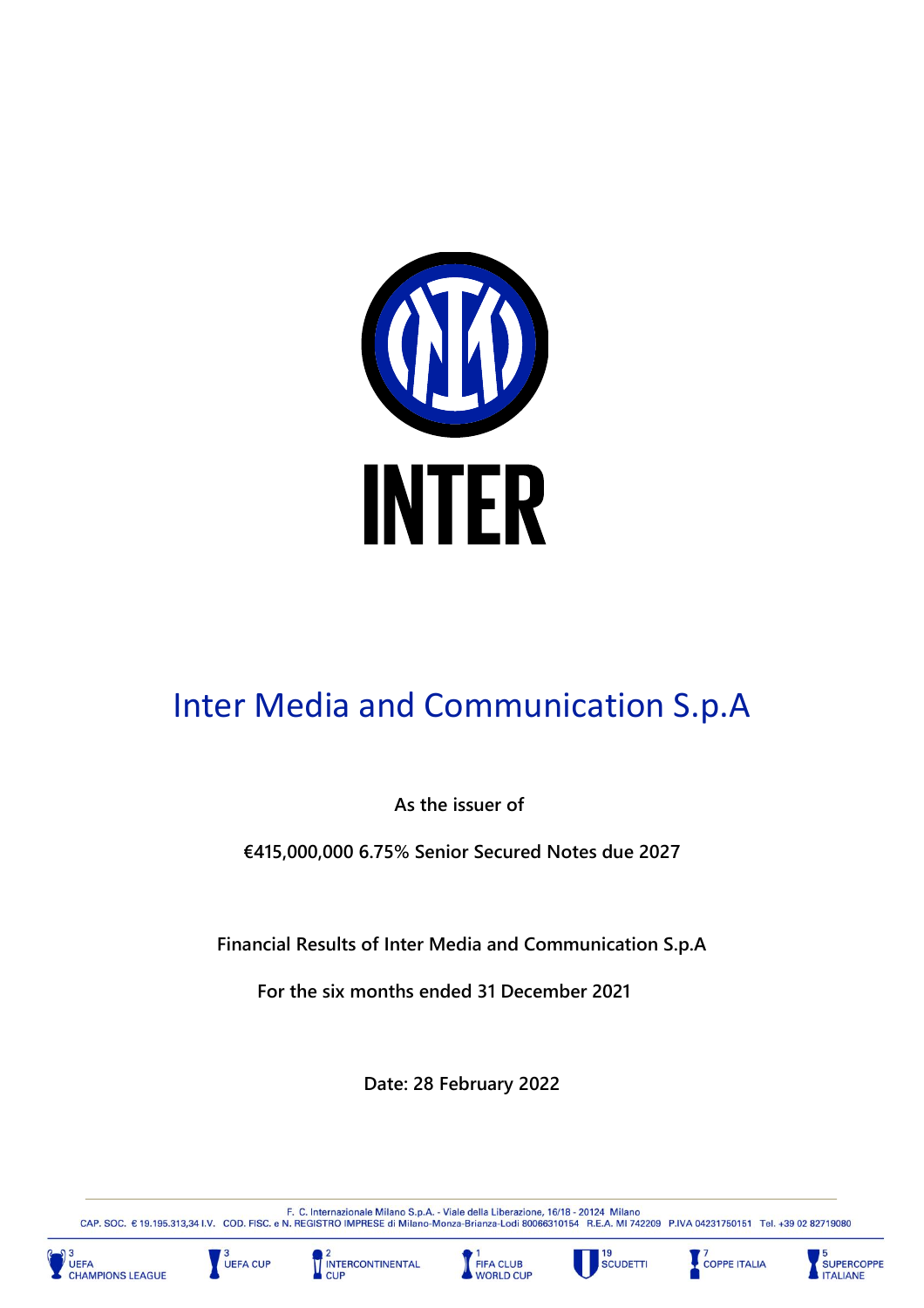# **Contents**

j

| <b>GENERAL INFORMATION</b>                               | 4              |
|----------------------------------------------------------|----------------|
| <b>INTRODUCTION</b>                                      | 4              |
| CORPORATE BOARDS, MANAGEMENT AND AUDITORS                | 5              |
| <b>MEDIACO REFINANCING TRANSACTION</b>                   | 6              |
| <b>FINANCIAL INFORMATION</b>                             | $\overline{7}$ |
| <b>INTRODUCTION</b>                                      | $\overline{7}$ |
| <b>INCOME STATEMENT</b>                                  | 8              |
| <b>BALANCE SHEET</b>                                     | 9              |
| <b>CASH FLOW STATEMENT</b>                               | 11             |
| <b>MANAGEMENT'S DISCUSSION AND ANALYSIS</b>              | 12             |
| <b>KEY PERFORMANCE INDICATORS</b>                        | 12             |
| <b>Adjusted Revenue</b>                                  | 12             |
| Cash Available for Debt Service                          | 16             |
| Historical Debt Service Coverage Ratio ("DSCR")          | 17             |
| Pro-forma Debt Service Coverage Ratio ("Pro-forma DSCR") | 17             |
| <b>RESULTS OF OPERATIONS</b>                             | 19             |
| <b>CASH FLOW</b>                                         | 21             |
| <b>BALANCE SHEET</b>                                     | 24             |
| <b>CAPITAL EXPENDITURES</b>                              | 28             |
| <b>NET FINANCIAL POSITION</b>                            | 28             |
| <b>RISK FACTORS</b>                                      | 30             |
| <b>TEAMCO UPDATE</b>                                     | 30             |
| <b>SPORTING PERFORMANCE</b>                              | 30             |
| <b>MATCHDAY REVENUE</b>                                  | 30             |
| <b>TRANSFER MARKET SUMMARY</b>                           | 30             |
| SHAREHOLDER LOANS AND RCF DRAW DOWN                      | 31             |
|                                                          |                |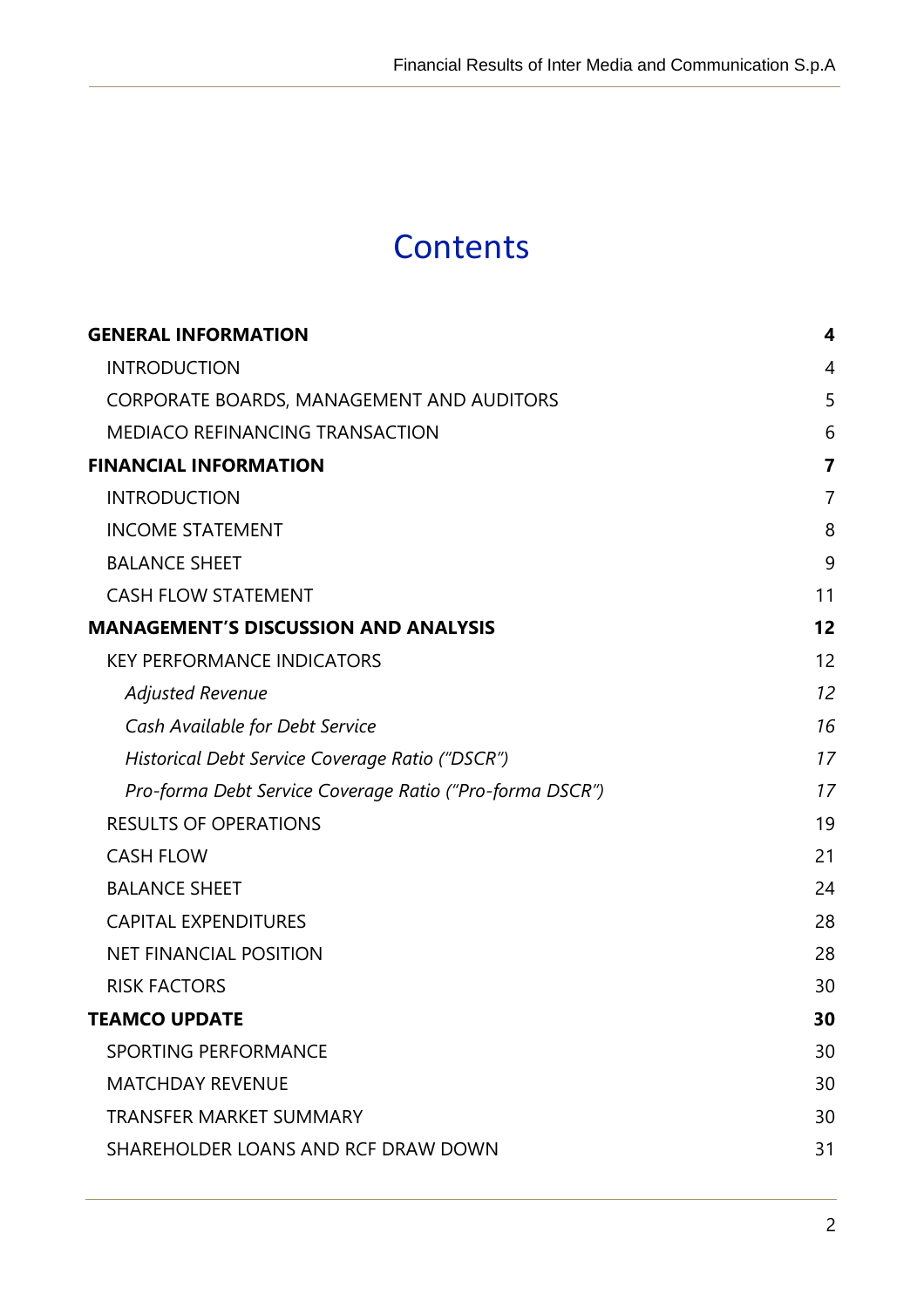| <b>FINANCIAL FAIR PLAY POSITION</b>                       | 32 |
|-----------------------------------------------------------|----|
| <b>FURTHER EXPLANATORY NOTES AND BASIS OF PREPARATION</b> | 33 |
| <b>BASIS OF PRESENTATION</b>                              | 33 |
| SIGNIFICANT ACCOUNTING POLICIES                           | 34 |
| OTHER INFORMATION                                         | 34 |
| <b>GUARANTEES, COMMITMENTS AND CONTINGENT LIABILITIES</b> | 34 |
| SUBSEQUENT EVENTS OCCURRED AFTER DECEMBER 31, 2021        | 35 |

j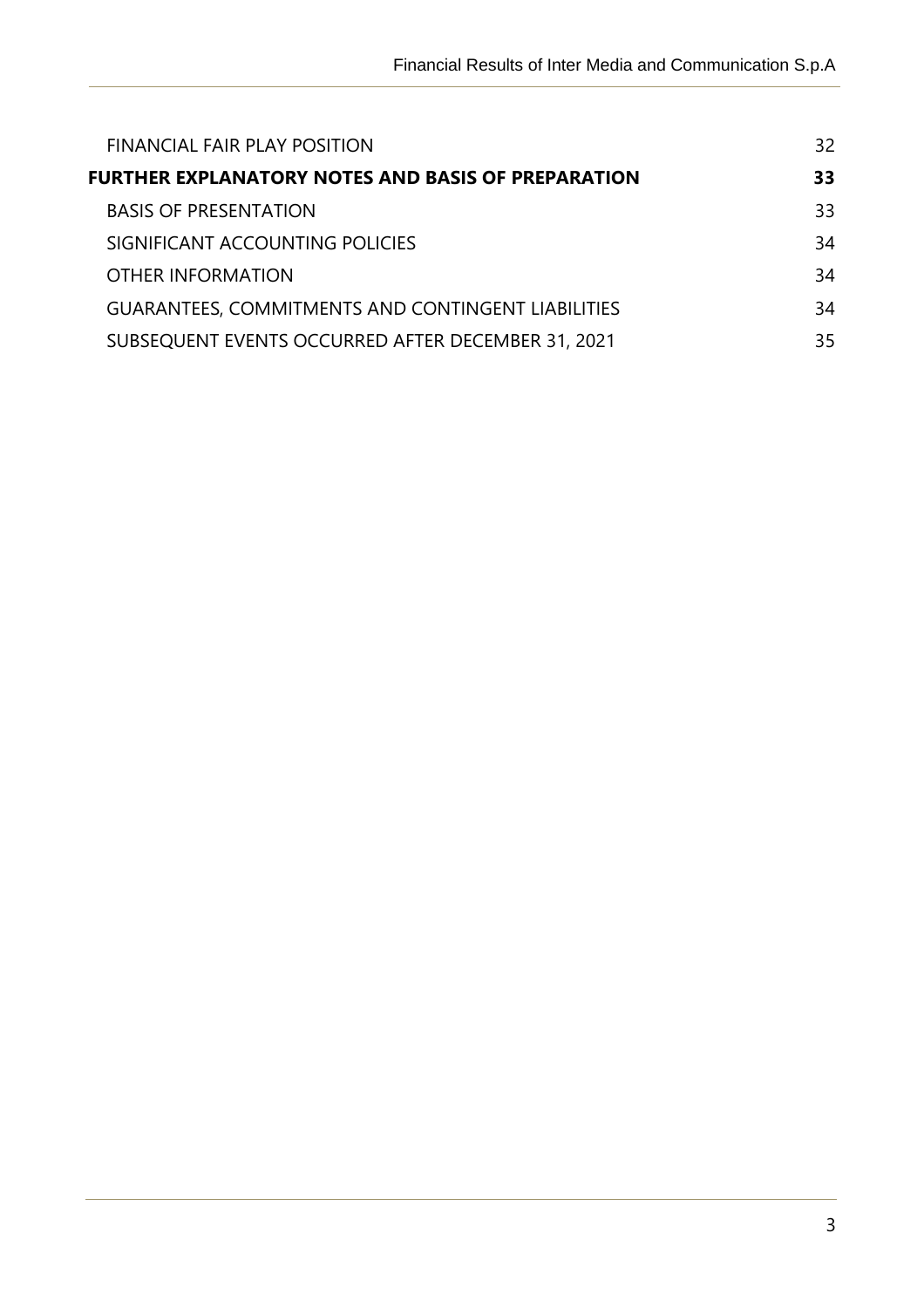# <span id="page-3-0"></span>**GENERAL INFORMATION**

#### <span id="page-3-1"></span>INTRODUCTION

j

We, Inter Media and Communication S.p.A ("MediaCo"), are the sole manager and operator of the media, broadcast and sponsorship business of our parent company F.C. Internazionale Milano S.p.A. ("TeamCo" or "FC Inter"). We were formed in 2014 in connection with the contribution to us by TeamCo (55.6% stake) and Inter Brand S.r.l. ("BrandCo") (44,4% stake) of their business relating to media, broadcast and sponsorship rights, TeamCo's historical media archives, the intellectual property rights relating to the TeamCo brand and certain employees.

TeamCo is owned by Grand Tower S.à r.l. (68.55%), International Sports Capital S.p.A. ("ISC") (31.05%) and other minority shareholders (0.40%). Our direct majority shareholder Grand Tower S.à r.l. ("Grand Tower") is an entity created in the context of a financing plan closed at shareholder level on May 20, 2021 (already described in our previous reports and in the Offering Memorandum released with the Notes – the "Offering Memorandum") and is fully owned by Grand Sunshine S.à r.l. which is fully owned by Great Horizon S.à r.l. ("Great Horizon").

Great Horizon is part of the Suning Holdings Group Co., Ltd. ("Suning"), a Chinese corporate group with businesses in a variety of sectors. ISC is owned by LionRock Capital ("LionRock"), an experienced private equity investor based in Hong Kong.

TeamCo, with a history dating back to 1908, is one of the leading European football clubs and one of the top football clubs in Italy. TeamCo is the only club to have played every season in Italy's top football league, known as Serie A, since the league's inception in 1929, and is the only club in Serie A that has never been relegated to a league with a lower standing. Inter has won 32 domestic trophies (including nineteen Serie A championships, seven Domestic Cup titles and six Super Cup titles, of which the last one in January 2022), three UEFA Champions League titles, three UEFA Cup titles, two Intercontinental Cups and one FIFA Club World Cup. In 2010 Inter became the first Italian team to complete the "Continental Treble" by winning the titles in Serie A, TIM Cup and UEFA Champions League all in the same season. Since 2000, Inter has won the Serie A championship five consecutive times, from 2005/2006 to 2009/2010 and in the last sporting season (2020/2021).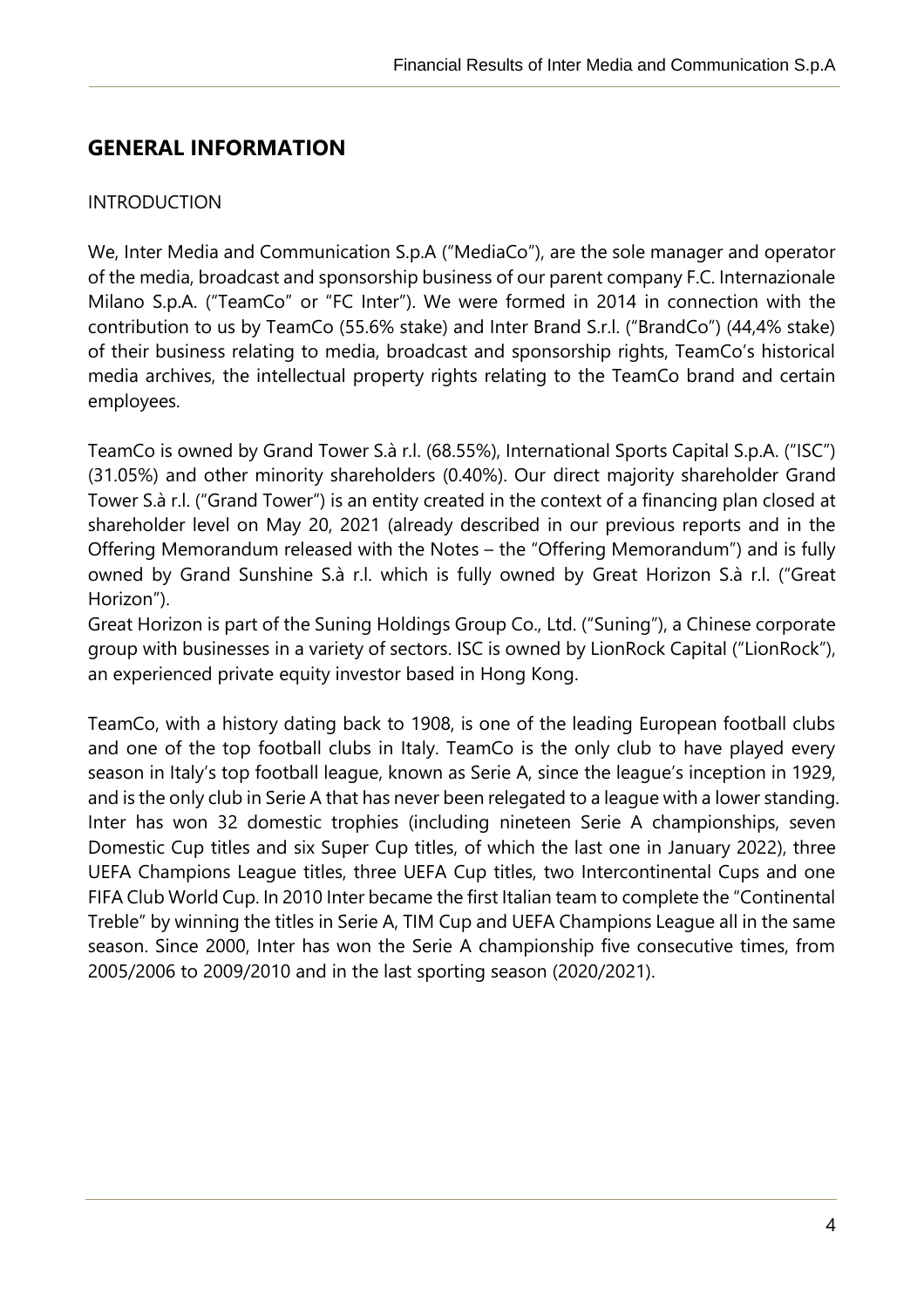## <span id="page-4-0"></span>CORPORATE BOARDS, MANAGEMENT AND AUDITORS

#### MediaCo Board of Directors

j

| Zhang Kangyang       | President & Director                          |
|----------------------|-----------------------------------------------|
| Alessandro Antonello | <b>Executive Director</b>                     |
| Yang Yang            | Non-Executive Director                        |
| Zhu Qing             | Non-Executive Director                        |
| Lorenzo Mauro Banfi  | Non-Executive Director (Independent Director) |

#### MediaCo Senior Management

| Zhang Kangyang       | Chairman                            |
|----------------------|-------------------------------------|
| Alessandro Antonello | Chief Executive Officer - Corporate |
| Giuseppe Marotta     | Chief Executive Officer - Sport     |
| Javier Zanetti       | <b>Vice President</b>               |
| Andrea Accinelli     | <b>Chief Financial Officer</b>      |
| Matteo Pedinotti     | <b>Chief Communications Officer</b> |
| Luca Danovaro        | <b>Chief Revenue Officer</b>        |
| Piero Ausilio        | Chief Sport Officer                 |
| Mark van Huuksloot   | <b>Chief Operating Officer</b>      |
| Lionel Sacchi        | Chief People Officer                |
|                      |                                     |

# MediaCo Board of Statutory Auditors

| Luca Alessandro Padula     |
|----------------------------|
| Roberto Cassader           |
| Simone Biagiotti           |
| Fabrizio Piercarlo Bonelli |
| Antonio Ricci              |

Chairman Auditor Auditor Alternate Auditor Alternate Auditor

#### MediaCo Independent Auditors

Deloitte & Touche S.p.A.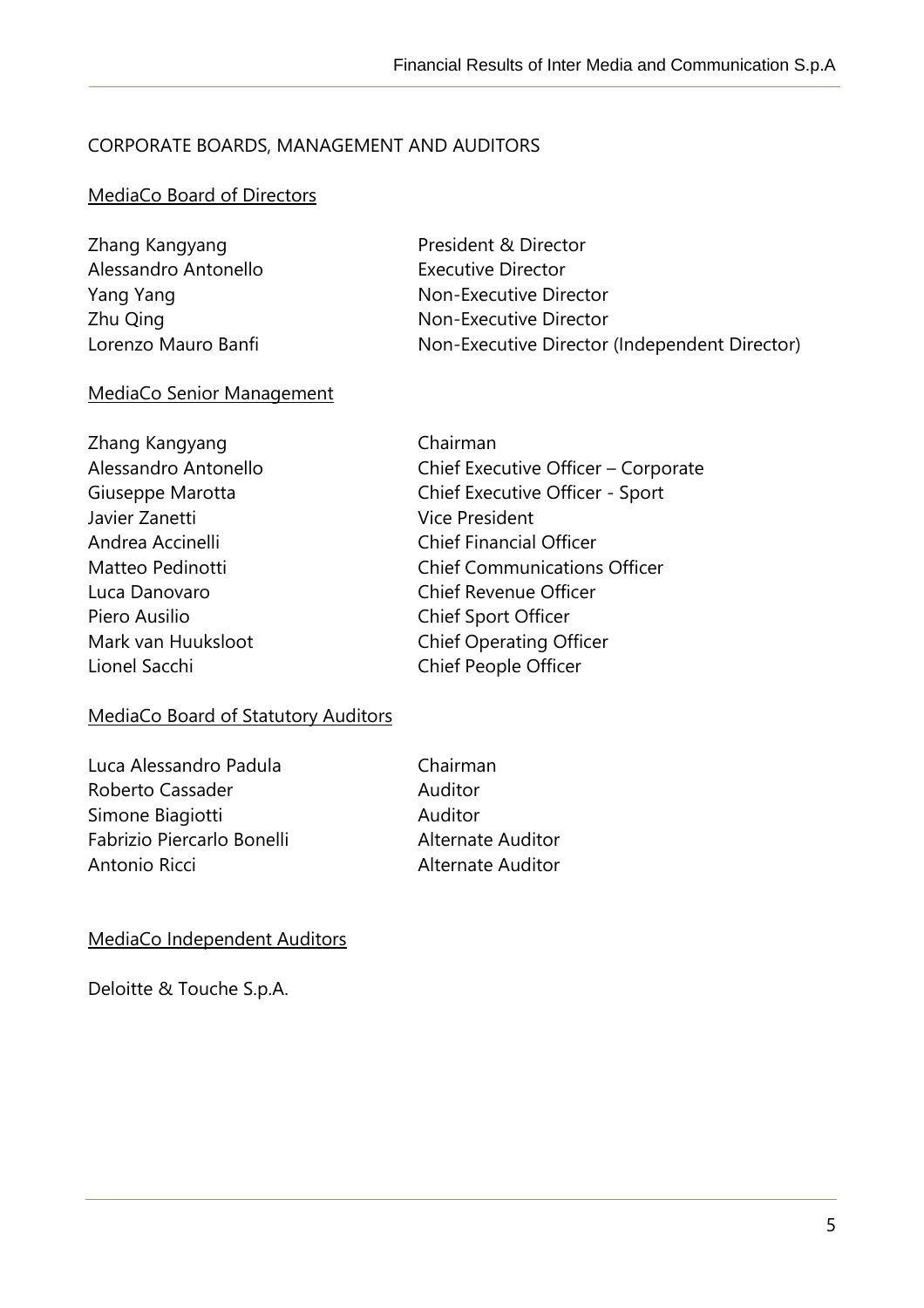# <span id="page-5-0"></span>MEDIACO REFINANCING TRANSACTION

j

#### Senior Secured Notes due 2027 priced in January 2022 and issued in February 2022

On January 27, 2022, MediaCo priced its offering of €415.0 million in aggregate principal amount of 6.75% Senior Secured Notes due 2027 at an issue price of 100.00%. (the "Notes"). The issuance and settlement of the Notes occurred on February 9, 2022.

The proceeds of the Notes have been used to redeem the MediaCo's outstanding senior secured notes due 2022 (the "Old Notes"), to repay TeamCo's revolving credit facility due 2022 (the "RCF"), to fund the secured accounts with respect to the Notes and to pay related fees and expenses.

Through this refinancing transaction (the "Refinancing Transaction") we have extended the maturity profile of the TeamCo group's debt, keeping a financing structure which enables the group to pursue its long-term strategic goals.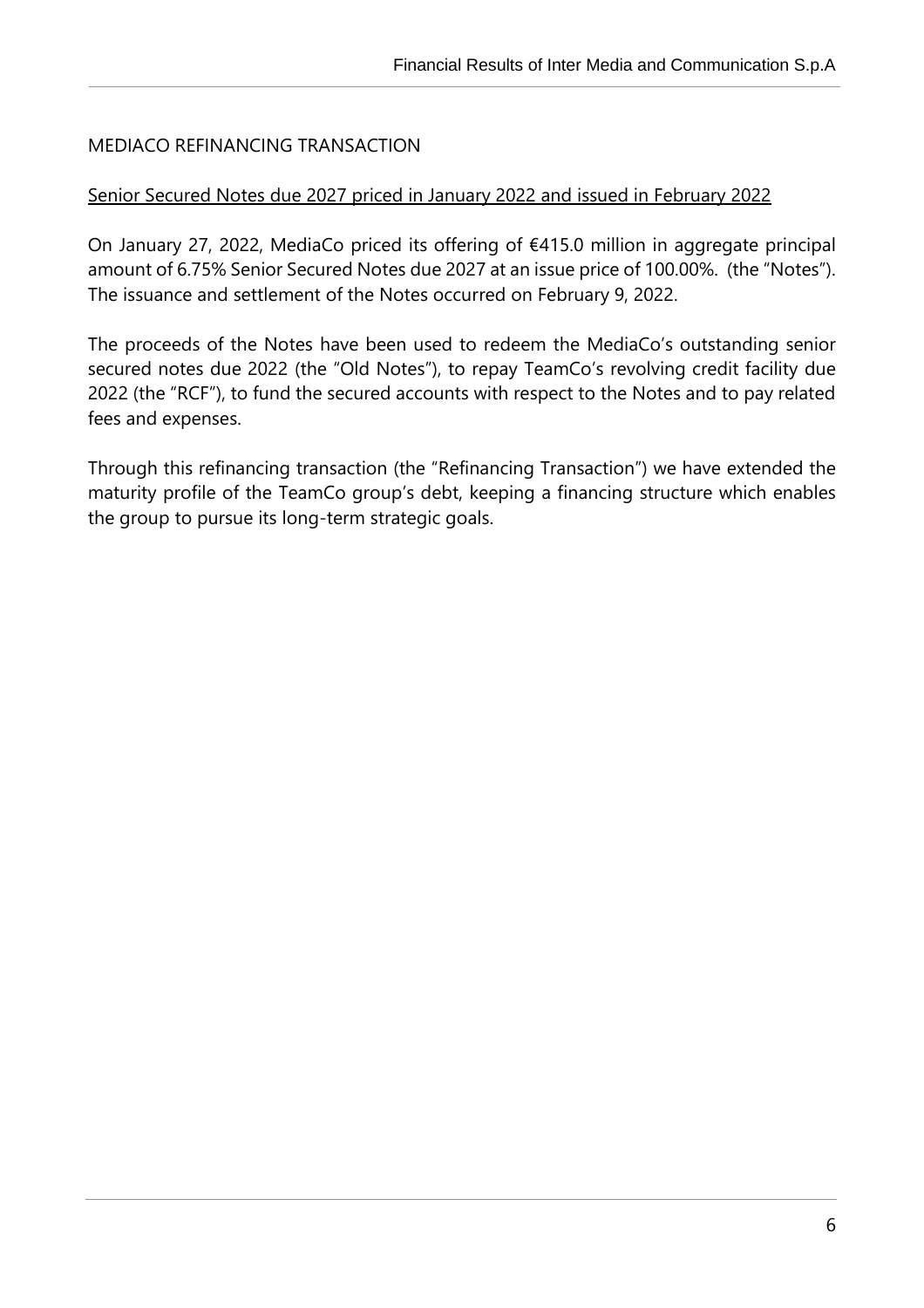# <span id="page-6-0"></span>**FINANCIAL INFORMATION**

#### <span id="page-6-1"></span>INTRODUCTION

j

The financial information presented in this section is based on the unaudited interim financial statements of MediaCo as of and for the six month period ended December 31, 2021 (the "Interim Financial Statements").

The Interim Financial Statements have been prepared in accordance with the accounting standards of the Italian Accountants Profession Board (Consiglio Nazionale dei Dottori Commercialisti ed Esperti Contabili), revised and supplemented by the Italian Accounting Organization (Organismo Italiano di Contabilità, O.I.C.) ("Italian GAAP").

In preparing the Interim Financial Statements, however, MediaCo reclassified and renamed certain Italian GAAP line items in line with international format.

The items reported in the Interim Financial Statements are stated in accordance with the general principles of prudence and accruals and using the going concern assumption as well as considering the economic function of the assets and liabilities.

The Interim Financial Statements are shown in Euro, which is the functional currency of the TeamCo group. All amounts shown in this document are expressed in thousands of Euro, unless otherwise specified.

Please note that all percentage variances are calculated using the exact data presented in the tables and not to the numbers quoted in the narrative which have been subject to rounding.

#### FORWARD-LOOKING STATEMENTS

This presentation may contain forward-looking statements that are based on our current expectations, estimates and projections as well as management's beliefs and assumptions. Words such as "anticipates," "expects," "intends," "plans," "believes," "seeks," "estimates," "may,", "should", "will," and variations of these words or similar expressions are intended to identify forward-looking statements. These statements speak only as of the date hereof. Such statements are based upon the information available to us now and are subject to change. We will not necessarily inform you of such changes. These statements are not guarantees of future performance and are subject to certain risks, uncertainties and assumptions that are difficult to predict. Therefore actual results could differ materially and adversely from those expressed in any forward-looking statements as a result of various factors.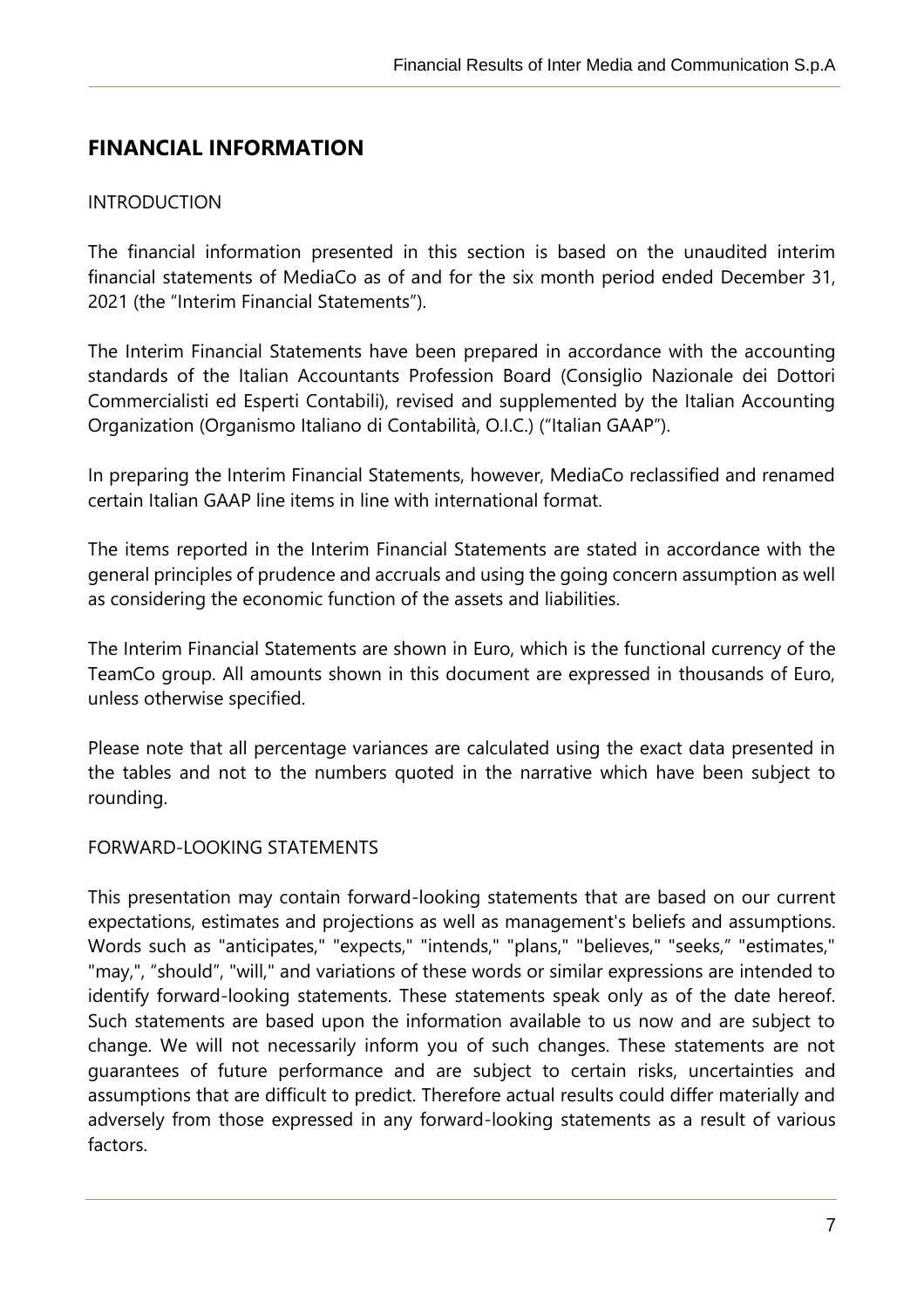# <span id="page-7-0"></span>INCOME STATEMENT

j

The following table sets forth Income Statement data for MediaCo for the six months ended December 31, 2021 compared with the six months ended December 31, 2020.

|                                  | For the six months<br>ended December 31 |          |  |
|----------------------------------|-----------------------------------------|----------|--|
| (in thousands of $\xi$ )         | 2020                                    | 2021     |  |
|                                  |                                         |          |  |
| Revenue                          | 60,149                                  | 34,405   |  |
| Other Income                     | 692                                     | 66       |  |
| Total revenue                    | 60,841                                  | 34,470   |  |
| Personnel costs                  | 1,518                                   | 1,375    |  |
| Cost of services                 | 5,641                                   | 5,334    |  |
| Other operating costs            | 276                                     | 576      |  |
| Write-downs of trade receivables | 2,902                                   | 200      |  |
| Depreciation and amortization    | 9,180                                   | 10,304   |  |
| Provisions for risks and charges |                                         |          |  |
| Total operating costs            | 19,517                                  | 17,790   |  |
| <b>Operating profit</b>          | 41,324                                  | 16,681   |  |
| Net financial expenses           | (5,507)                                 | (5, 503) |  |
| <b>Profit before tax</b>         | 35,817                                  | 11,178   |  |
| Income taxes                     | (9,948)                                 | 167      |  |
| <b>Profit for the period</b>     | 25,869                                  | 11,344   |  |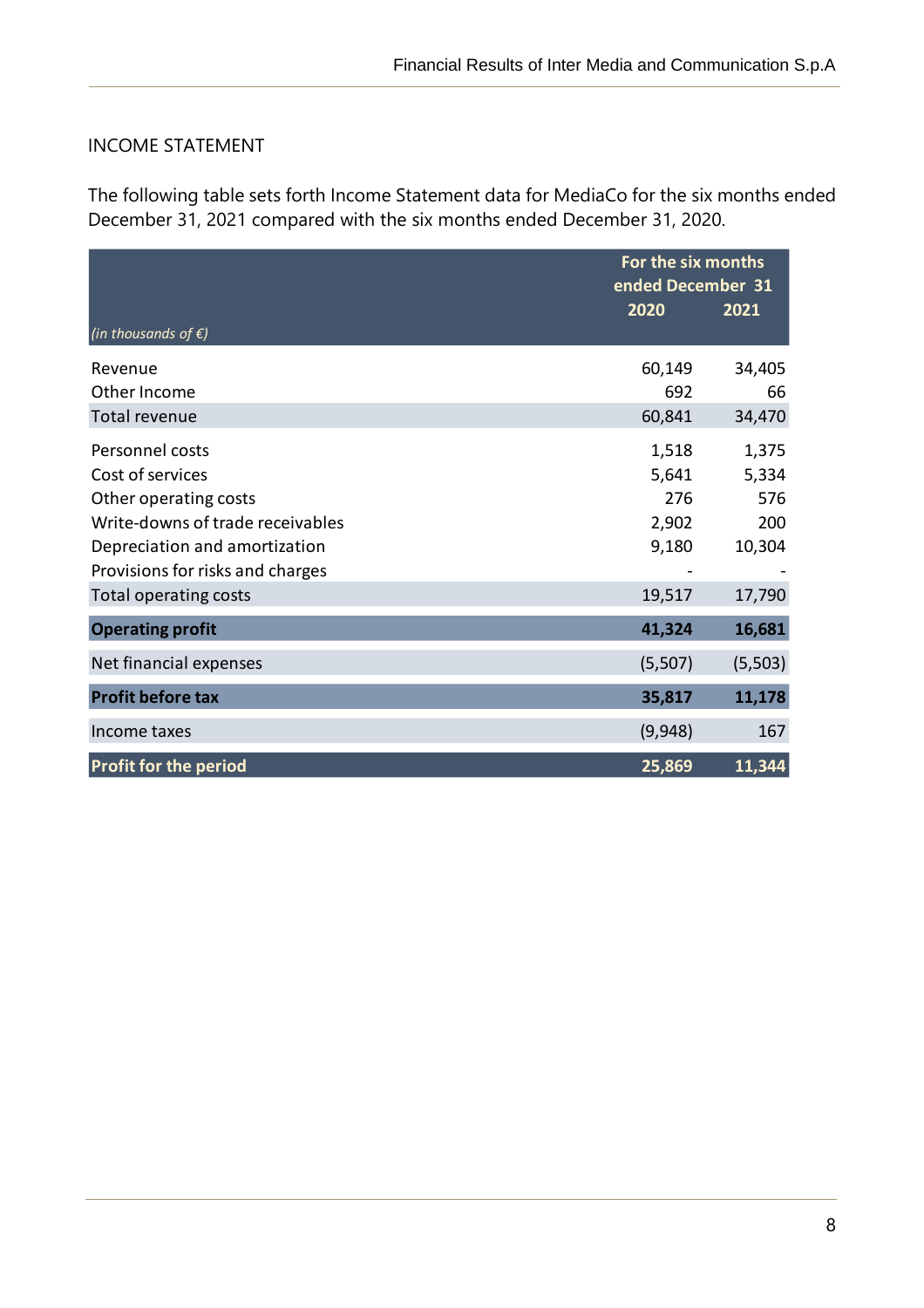## <span id="page-8-0"></span>BALANCE SHEET

j

The following table sets forth the Balance Sheet data for the issuer as at December 31, 2021 compared with June 30, 2021.

|                                                              | As at   |             |  |
|--------------------------------------------------------------|---------|-------------|--|
|                                                              | June 30 | December 31 |  |
|                                                              | 2021    | 2021        |  |
| (in thousands of $\xi$ )                                     |         |             |  |
| <b>Non-current assets</b>                                    |         |             |  |
| Intangible assets                                            | 365,487 | 355,231     |  |
| Property, plant and equipment                                | 170     | 139         |  |
| <b>Financial assets</b>                                      | 13,142  | 13,181      |  |
| Loan to parent company                                       | 242,515 | 248,475     |  |
| Trade receivables                                            | 22,354  | 21,428      |  |
| Prepaid expenses                                             | 3       |             |  |
| <b>Non-current Assets</b>                                    | 643,671 | 638,454     |  |
| <b>Current assets</b>                                        |         |             |  |
| <b>Financial assets</b>                                      | 480     |             |  |
| Loan to parent company                                       |         |             |  |
| Trade receivables                                            | 21,243  | 25,509      |  |
| Trade receivables from parent companies and their affiliated | 7,472   | 11,941      |  |
| Tax receivables                                              | 100     | 130         |  |
| Deferred tax assets                                          | 11,543  | 6,836       |  |
| Other receivables                                            | 7       | 6           |  |
| Prepaid expenses                                             | 95      | 269         |  |
| Cash at bank and on hand                                     | 28,343  | 23,036      |  |
| <b>Current Assets</b>                                        | 69,283  | 67,727      |  |
| <b>Total Assets</b>                                          | 712,954 | 706,181     |  |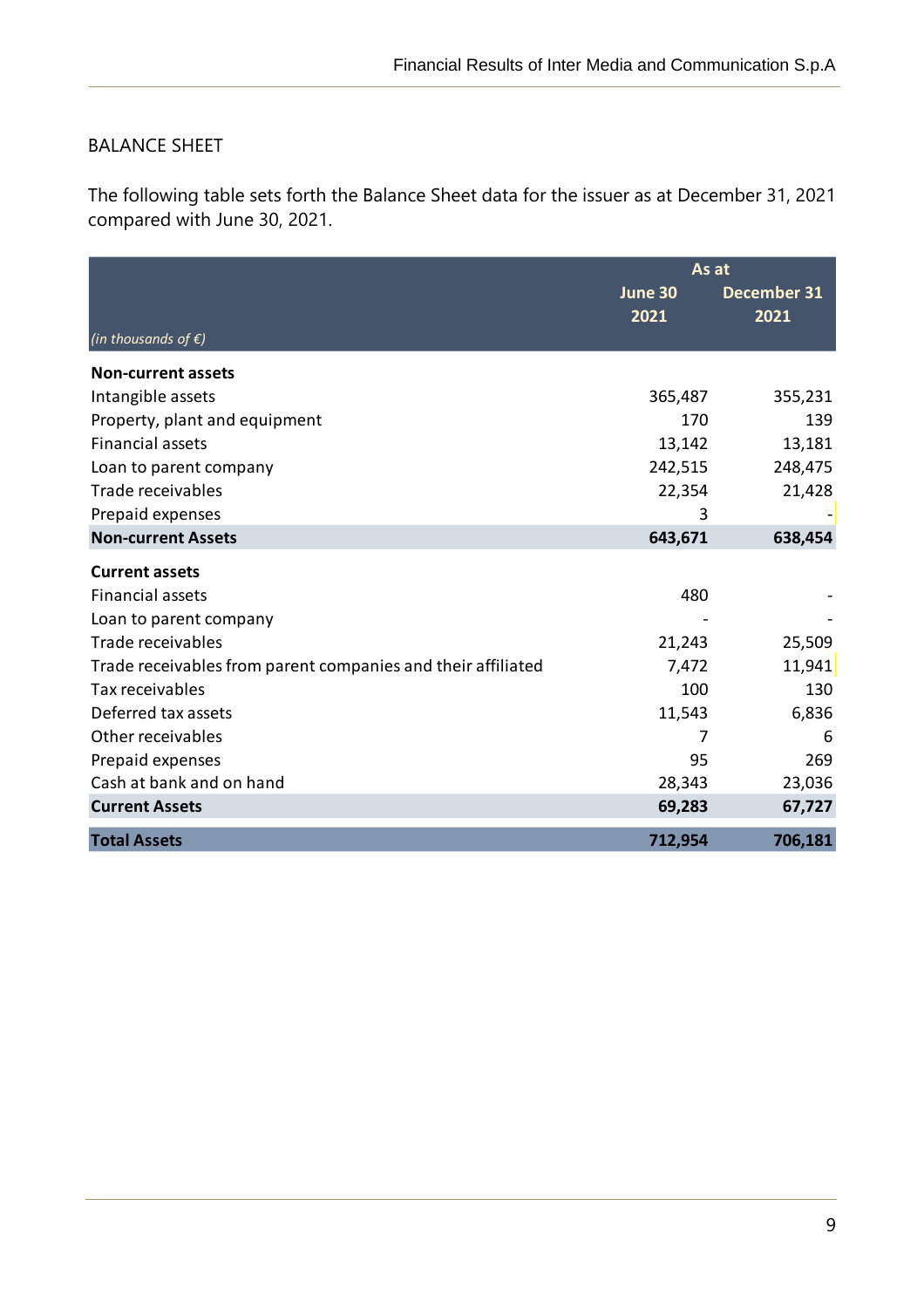#### **Liabilities and Shareholders' equity**

j

| <b>Shareholders' equity</b>                              |         |         |
|----------------------------------------------------------|---------|---------|
| Share capital                                            | 500     | 500     |
| Reserve                                                  | 187,777 | 187,777 |
| <b>Retained earnings</b>                                 | 4,114   | 4,114   |
| Profit for the period                                    | 16,053  | 11,344  |
| <b>Total Shareholders' equity</b>                        | 208,444 | 203,735 |
| <b>Non-current Liabilities</b>                           |         |         |
| Deferred tax liabilities                                 | 59,187  | 57,696  |
| Other provisions                                         | 3,338   | 3,338   |
| Provisions for employee severance indemnities            | 360     | 334     |
| <b>Senior Secured Notes 2022</b>                         | 335,870 |         |
| <b>Tax Payables</b>                                      | 81      |         |
| Social security payables                                 | 6       |         |
| Deferred income                                          | 13,544  | 12,856  |
| <b>Non-current Liabilities</b>                           | 412,386 | 74,224  |
| <b>Current Liabilities</b>                               |         |         |
| <b>Senior Secured Notes 2022</b>                         | 9,080   | 343,237 |
| Trade payables                                           | 3,716   | 3,652   |
| Trade payables to parents companies and their affiliated | 46,065  | 27,961  |
| Dividends Payable                                        | 18,831  | 34,020  |
| <b>Tax Payables</b>                                      | 2,462   | 1,473   |
| Social security payables                                 | 171     | 183     |
| Other payables                                           | 410     | 190     |
| Accrued expenses                                         | 83      | 58      |
| Deferred income                                          | 11,306  | 17,448  |
| <b>Current Liabilities</b>                               | 92,124  | 428,222 |
| <b>Total Liabilities and Shareholders' equity</b>        | 712,954 | 706,181 |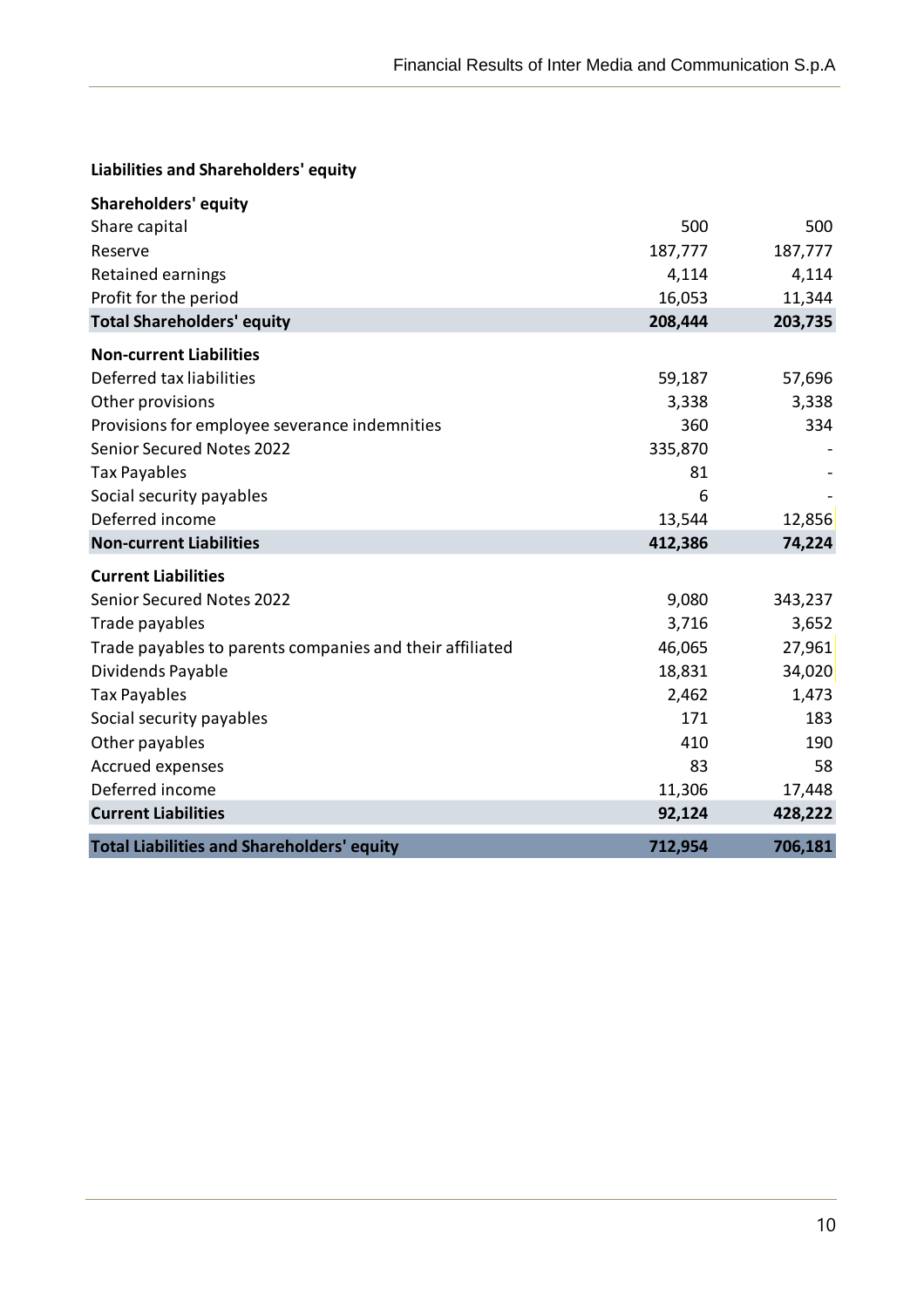## <span id="page-10-0"></span>CASH FLOW STATEMENT

j

The following table sets forth Cash Flow Statement data for MediaCo for the six months ended December 31, 2021 compared with the six months ended December 31, 2020

|                                                                                                                                                                                                                                                                                                                                | For the six months ended<br>December 31                                |                                                                        |
|--------------------------------------------------------------------------------------------------------------------------------------------------------------------------------------------------------------------------------------------------------------------------------------------------------------------------------|------------------------------------------------------------------------|------------------------------------------------------------------------|
| (in thousands of $\epsilon$ )                                                                                                                                                                                                                                                                                                  | 2020                                                                   | 2021                                                                   |
| Profit for the period<br><b>Current taxes</b>                                                                                                                                                                                                                                                                                  | 25,869<br>11,444                                                       | 11,344<br>(3, 382)                                                     |
| <b>Net Financial Expenses</b><br>Profit for the period before taxes and interest                                                                                                                                                                                                                                               | 5,501<br>42,814                                                        | 5,510<br>13,473                                                        |
| Depreciation and amortization<br>Write-downs /release/uses) of trade receivables<br>Employee severance indemnities<br><b>Accrual for risks</b><br>Deferred tax assets and liabilities<br>Cash flow from operating activities before changes in working capital                                                                 | 9,181<br>2,902<br>39<br>(130)<br>(1, 496)<br>53,310                    | 10,304<br>200<br>(26)<br>3,215<br>27,167                               |
| (Increase)/Decrease in trade and other receivables<br>Increase/(Decrease) in trade and other payables<br>Other variations in net working capital<br>Cash flow from operating activities after changes in working capital<br>Taxes paid<br>Interest and other financial expenses paid<br>A. Cash flow from operating activities | (26, 860)<br>67,048<br>(1,004)<br>92,494<br>(262)<br>(8,612)<br>83,620 | (8,039)<br>(16, 429)<br>5,259<br>7,958<br>(506)<br>(8,707)<br>(1, 254) |
| Investments in Intangible Assets<br>Investments in Property, Plant and Equipment<br>Investments on Financial Assets (Debt service and reserve account)<br><b>B. Cash flow from investing activities</b>                                                                                                                        | (26)<br>(1)<br>(16, 323)<br>(16, 349)                                  | (18)<br>442<br>424                                                     |
| Repayment of Senior Secured Notes 2022<br>Intercompany loans<br>Senior Secured Notes 2022 (€75M face value issued in July 2020)<br>Capital/dividend distributions<br>C. Cash flow from financing activities                                                                                                                    | (4, 288)<br>(61, 376)<br>66,078<br>(19, 419)<br>(19,005)               | (4, 477)<br>(4, 477)                                                   |
| Increase/(Decrease) cash and cash equivalents ( $A \pm B \pm C$ )                                                                                                                                                                                                                                                              | 48,266                                                                 | (5, 307)                                                               |
| Cash at bank and on hand at the beginning of the period<br>Cash at bank and on hand at the end of the period                                                                                                                                                                                                                   | 16,898<br>65,165                                                       | 28,343<br>23,036                                                       |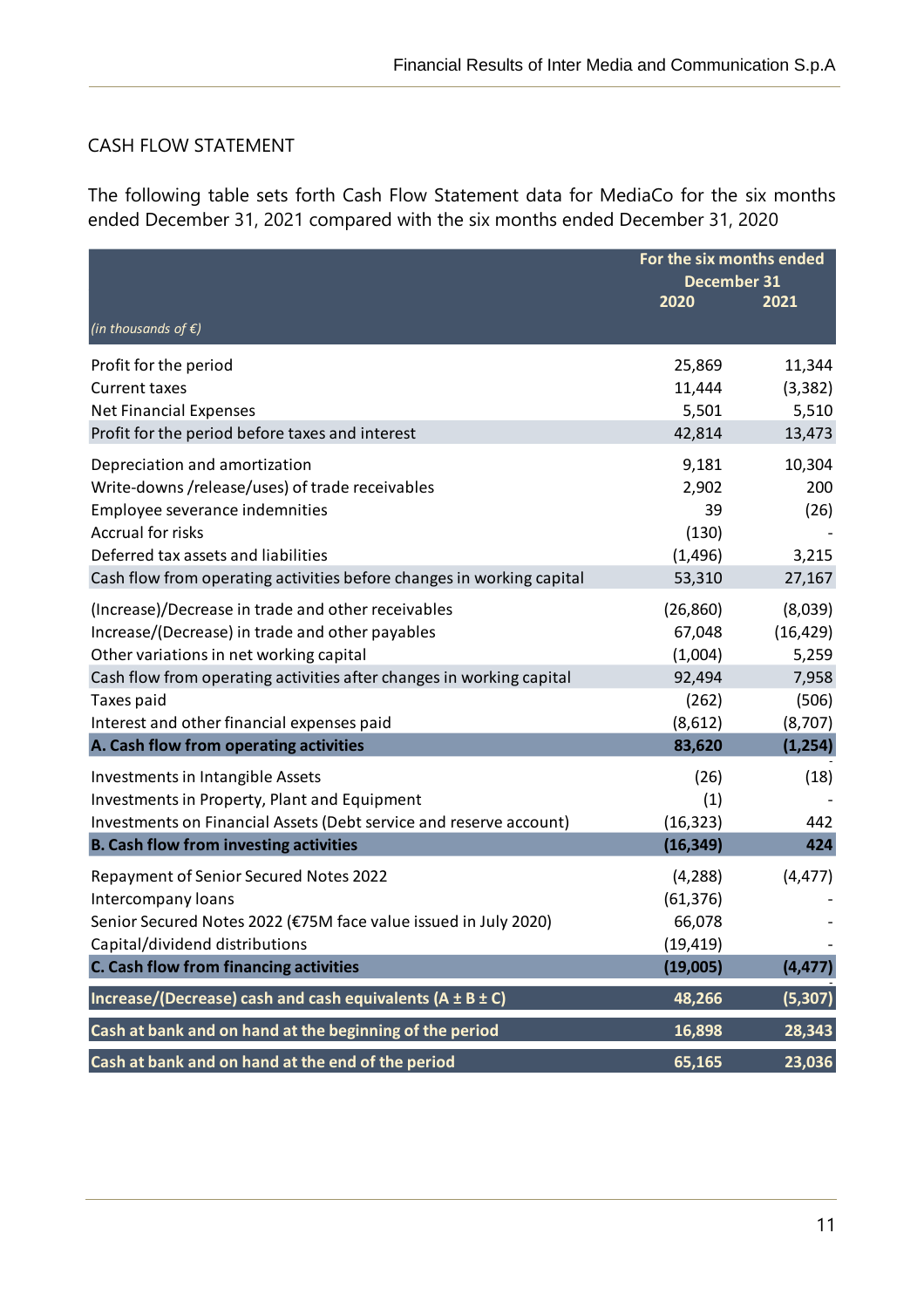# <span id="page-11-0"></span>**MANAGEMENT'S DISCUSSION AND ANALYSIS**

#### <span id="page-11-1"></span>KEY PERFORMANCE INDICATORS

As described in the Offering Memorandum, in assessing the performance of our business, the key financial measures we use are 'Adjusted Revenue' and 'Cash Available for Debt Service'.

#### <span id="page-11-2"></span>*Adjusted Revenue*

j

The following table details Adjusted Revenue for the six months ended December 31, 2021 compared with the six months ended December 30, 2020. Consistently with our previous reports, for a better understanding and comparison of the performance, the table also shows "pro-forma" numbers which, with regard to six months ended December 31, 2020, (i) exclude amounts shifted from the sporting season 2019-2020 due to its end in August 2020 and (ii) include amounts shifted to the following quarters of the fiscal year ended June 30, 2021, due to the postponement of the start of the 2020-2021 sporting season.

| For the six months ended December 31 |                         |                                |                                                            |                    |  |                         |
|--------------------------------------|-------------------------|--------------------------------|------------------------------------------------------------|--------------------|--|-------------------------|
| (in thousands of $\xi$ )             | 2020<br><b>Reported</b> | (Shifted<br>from<br>2019.2020) | <b>Shifted to</b><br>following<br>quarters of<br>2020/2021 | 2020-Pro-<br>forma |  | 2021<br><b>Reported</b> |
| A. Direct Media Revenue              | 7,950                   |                                |                                                            | 7,950              |  | 4,442                   |
| B. Other Income                      | 692                     |                                |                                                            | 692                |  | 66                      |
| C. Sponsorship Revenue               | 52,199                  | (19,009)                       | 4,543                                                      | 37,733             |  | 29,962                  |
| D. Total Revenue (A+B+C)             | 60,841                  | (19,009)                       | 4,543                                                      | 46,375             |  | 34,470                  |
| E. Serie A Indirect Media Revenue *  | 80,627                  | (8, 130)                       |                                                            | 72,497             |  | 47,161                  |
| F. UEFA Indirect Media Revenue *     | 60,798                  | (19, 356)                      | 3,837                                                      | 45,279             |  | 48,605                  |
| G. Adjusted Media Revenue (A+E+F)    | 149,375                 | (27, 486)                      | 3,837                                                      | 125,726            |  | 100,208                 |
| B. Other Income                      | 692                     |                                |                                                            | 692                |  | <b>66</b>               |
| C. Sponsorship Revenue               | 52,199                  | (19,009)                       | 4,543                                                      | 37,733             |  | 29,962                  |
| <b>Adjusted Revenue (G+B+C)</b>      | 202,266                 | (46, 495)                      | 8,380                                                      | 164,152            |  | 130,237                 |

*\*Represented based on actual cash value (incl. VAT where applicable) of Media Revenue assigned from TeamCo to MediaCo during the three months ended December 31*

Our Adjusted Revenue decreased by €72.0 million or - 35.6% to €130.2 million for the six months ended December 31, 2021 from €202.3 million for the six months ended December 31, 2020, while, on a "pro-forma" basis, we record a €33.9 million decrease (-20.7%). In the below paragraphs we explain in detail the reasons of the net decrease of our Adjusted Revenue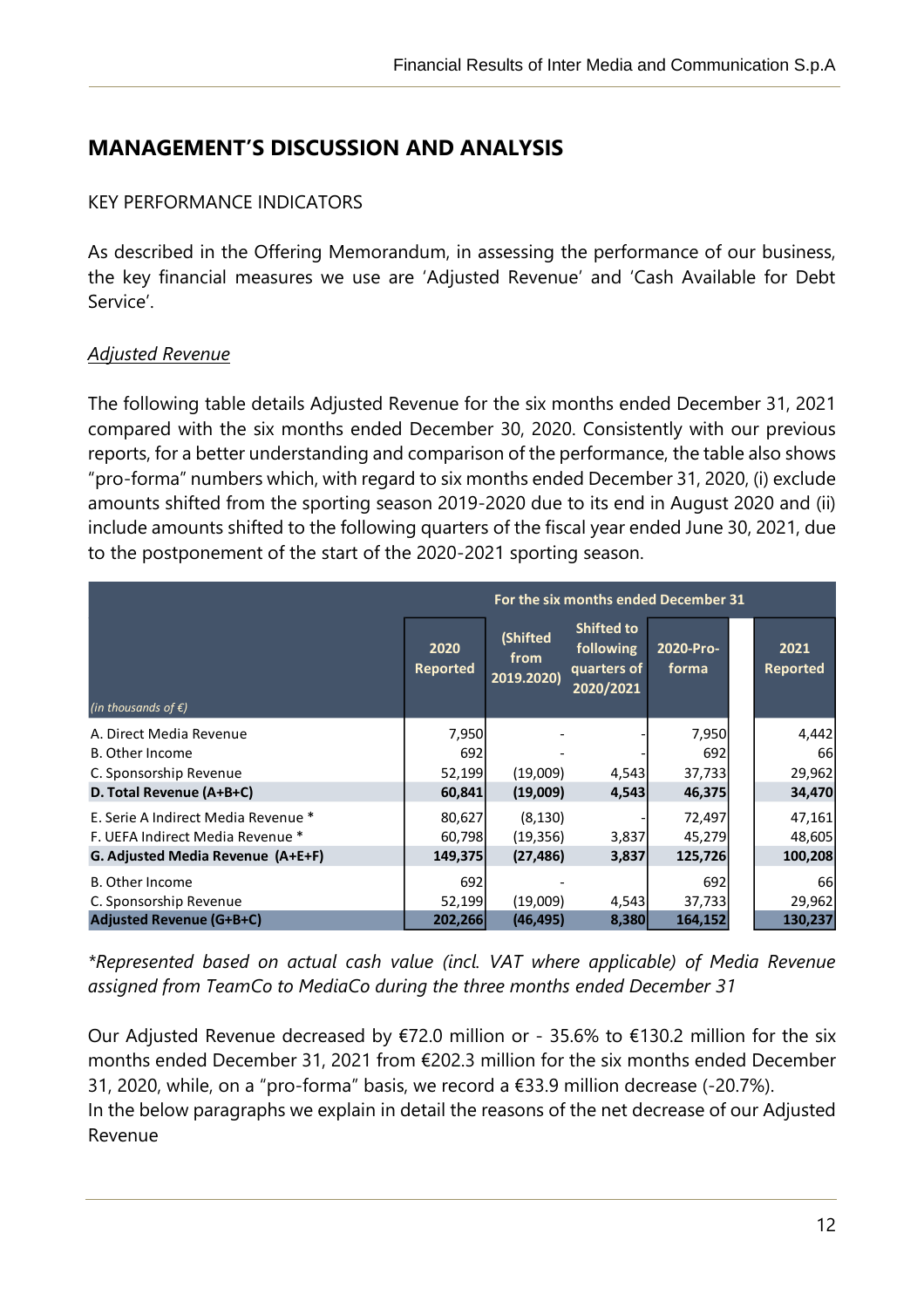# *Direct Media Revenue*

j

Direct Media Revenue decreased by €3.5 million or - 44.1% to €4.4 million for the six months ended December 31, 2021 from €8.0 million for the six months ended December 31, 2020 mainly due to (i) a lower value relating to the national and international distribution of the archive rights after the expiration of the previous contracts as at June 30, 2021 and (ii) the expiration of the contract for the distribution of the thematic channel Inter TV in China through the platform PPTV.

As of current date, contracts executed with formal signatures for Direct Media Revenue for the fiscal year ending June 30, 2022 are in the region of €1.8 million, however, in the six months ended December 31, 2021, we also accrued revenue for the national distribution of the archive rights based on values expected from actual services rendered in the period according to draft agreement.

# *Sponsorship Revenue*

Sponsorship Revenue decreased by  $\epsilon$ 22.2 million or – 42.6% to  $\epsilon$ 30.0 million for the six months ended December 31, 2021 from €52.2 million for the six months ended December 31, 2020, while, on a "pro-forma" basis, the decrease is lower ( $\epsilon$ 7.8 million or – 20.6% from €37.7 million to €30.0 million). This is detailed on the following table:

|                               | For the six months ended December 31 |                                |                                                            |                    |  |                         |
|-------------------------------|--------------------------------------|--------------------------------|------------------------------------------------------------|--------------------|--|-------------------------|
| (in thousands of $\epsilon$ ) | 2020<br><b>Reported</b>              | (Shifted<br>from<br>2019.2020) | <b>Shifted to</b><br>following<br>quarters of<br>2020/2021 | 2020-Pro-<br>forma |  | 2021<br><b>Reported</b> |
| Shirt                         | 16,970                               | (12,893)                       | 1,091                                                      | 5,168              |  | 12,329                  |
| Technical                     | 7,815                                | (2,823)                        | 1,309                                                      | 6,301              |  | 6,250                   |
| EU/Global                     | 9,323                                | (2,881)                        | 1,722                                                      | 8,164              |  | 6,782                   |
| Regional and naming rights    | 18,091                               | (411)                          | 421                                                        | 18,100             |  | 4,601                   |
| <b>Sponsorship Revenue</b>    | 52,199                               | (19,009)                       | 4,543                                                      | 37,733             |  | 29,962                  |

• Shirt

On a "pro-forma" basis, Shirt Sponsorship Revenue increased by €7.2 million or 138.6% from €5.2 million to €12.3 million due to (i) the higher overall annual fixed fee of the three new 2021/2022 sponsors (Socios.com. Zytara/Digitalbits and Lenovo) compared to the contractual fixed fee of our previous sponsor (Pirelli) and (ii) the fact that in the six months ended December 31, 2020 we agreed a consent fee in favor of the previous shirt sponsor (reducing the related sponsorship fee) for obtaining the right to include the logo of a new sponsor on one of the sleeves of our team's jerseys starting from the 2020/2021 season.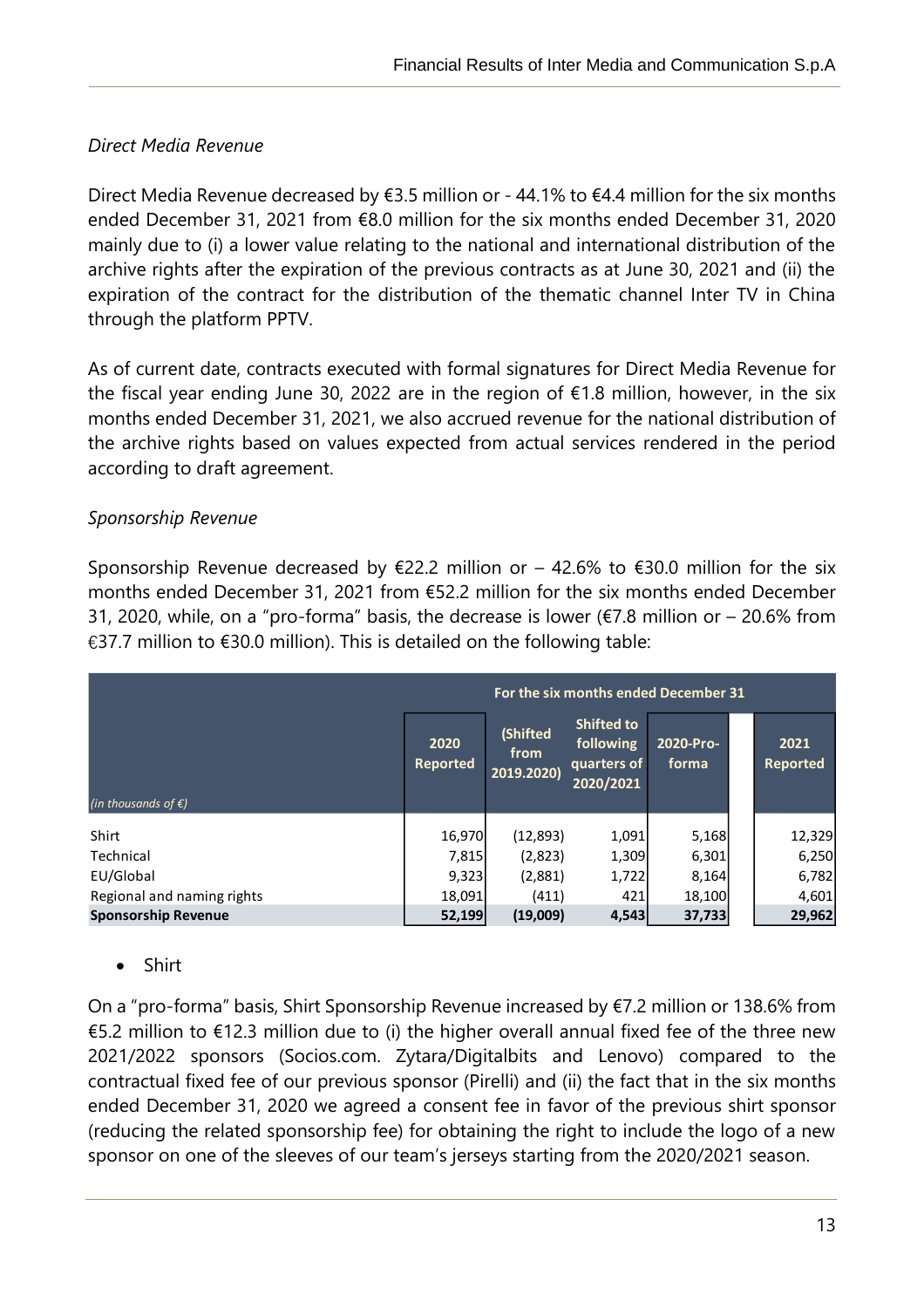The total annual fixed fee for the fiscal year ending June 30, 2022 of our new Shirt sponsors amounts to €26 million (with this fee recognized in the Interim Accounts on a linear pro-rata basis starting from the signing date of each contract to June 30, 2022) and, to date, we have triggered €0.8 million contractual bonuses on top related to the sporting performance of the team.

• Technical

j

On a "pro-forma" basis, Technical Sponsorship Revenue is in line at €6.3 million.

In line with prior fiscal year, the total contracted annual fixed fee for the fiscal year ending June 30, 2022 of our Technical sponsor amounts to €12.5 million (with this fee recognized in the Interim Accounts on a linear pro-rata basis starting from July 1, 2021 to June 30, 2022)

• EU/Global & Regional and naming rights

On a "pro-forma" basis, EU/Global Sponsorship Revenue decreased by €1.4 million or – 16.9% from €8.2 million to €6.8 million mainly due to the upgrade of Lenovo to Shirt sponsor in the fiscal year ending June 30, 2022.

As of current date contracted EU/Global sponsorship fees for the fiscal year ending June 30, 2022 are in the region of €13.3 million (with the fee of each contract recognized in the Interim Accounts on a linear pro-rata basis starting from the signing date (or July 1, 2021 if the contract was already in place) to June 30, 2022).

• Regional and naming rights

On a "pro-forma" basis, Regional and naming rights Sponsorship Revenue decreased by €13.5 million or – 74.6% from €18.1 million to €4.6 million mainly due to the termination of the contract with a regional partner agency effective from July 1, 2021.

As of current date contracted Regional and naming rights fees for the fiscal year ending June 30, 3022 are in the region of €9.5 million (with the fee of each contract recognized in the quarterly accounts on a linear pro-rata basis starting from the signing date (or July 1, 2021 if the contract was already in place to June 30, 2022).

• *Serie A Indirect Media Revenue*

On a "*pro-forma"* basis, Serie A Indirect Media Revenue decreased by 25.3 million or – 34.9% from €72.5 million to €47.2 million mainly due to (i) €13.4 million advance payments (including €2.4 million VAT assigned with the receivables) already received in Q4 of the fiscal year ended June 30, 2021 in respect of Media Revenue for the sporting season 2021/2022 and (ii) lower total distributable resources at of the new Serie A cycle 2021/2022-2023/2024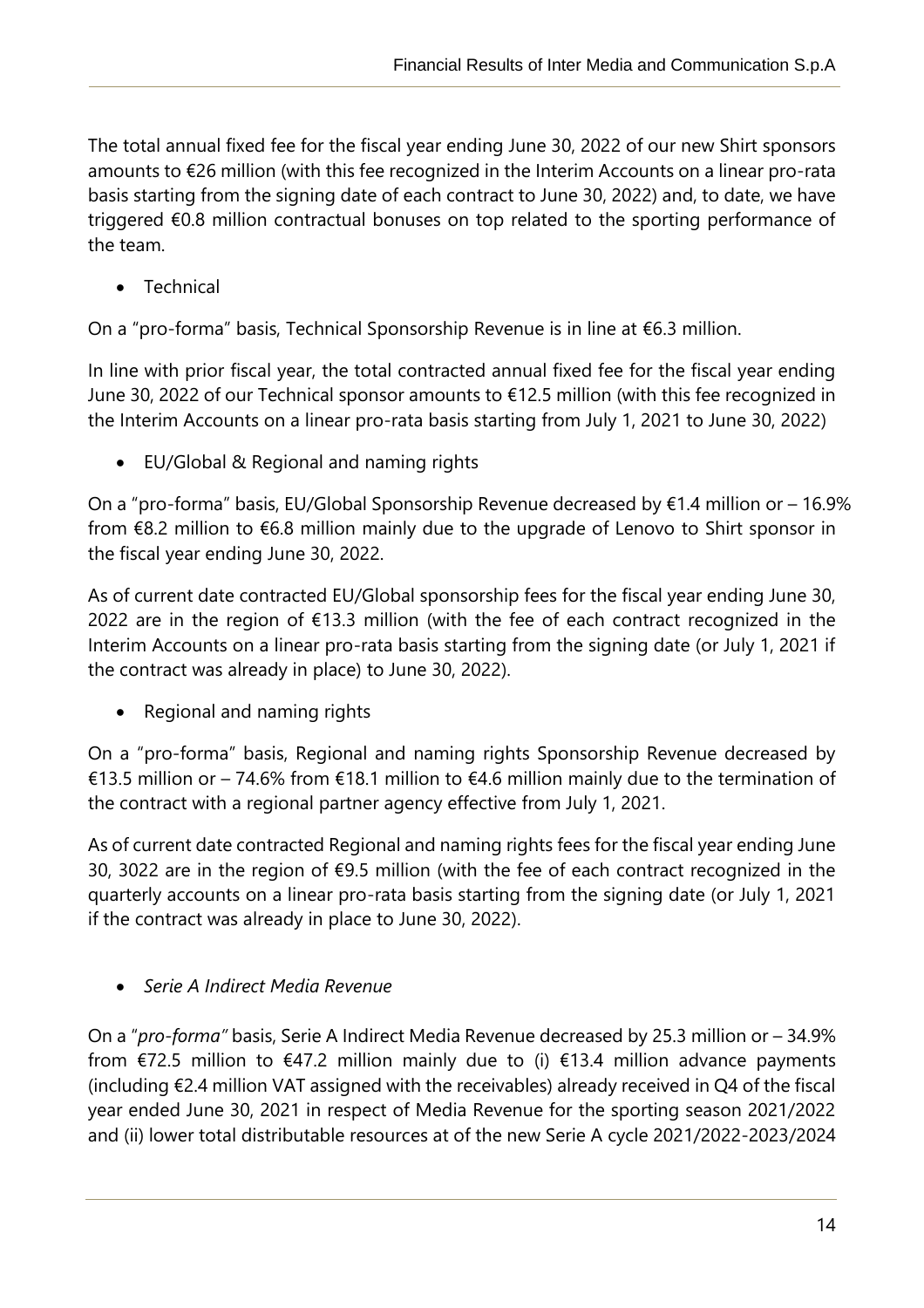compared to the previous cycle ended June 30, 2021 (approx.- 10% mainly resulting from lower value of international rights following non-assignment to date in the MENA region).

For the fiscal year ending June 30, 2022, based on the distribution model in place and total net distributable revenues for the clubs available to date, we expect a minimum guaranteed amount of €72M (in a worst scenario of last position in the 2021/2022 Serie A ranking) which increases up to €91M in case of 2021/2022 Serie A victory (all these amounts refer to the rights pertaining to the 2021/2022 sporting season and exclude (i) any VAT assigned to MediaCo with the receivable and (ii) the advance payment received in the fiscal year ended June 30, 2021).

# • *UEFA Indirect Media Revenue*

j

On a "*pro-forma* "basis, UEFA Indirect Media Revenue increased by €3.3 million or 7.3% from €45.3 million to €48.6 million mainly due to higher performance bonuses triggered in the UCL Group Stage (with final second position versus fourth position in the previous year) which more than offset a  $\epsilon$ 1.8 million reduction in the component represented by the coefficient based on historical results following the loss of two positions in the ranking of the clubs participating to 2021/2022 UCL Group Stage.

For the fiscal year ending June 30, 2022, based on the distribution model in place and total net distributable revenues for the clubs available to date, as well as considering that the team already achieve the qualification to UCL Ro16, we expect a minimum guaranteed amount in the region of €59.5M. This amount can further increase depending on the progression of the team in the UCL competition.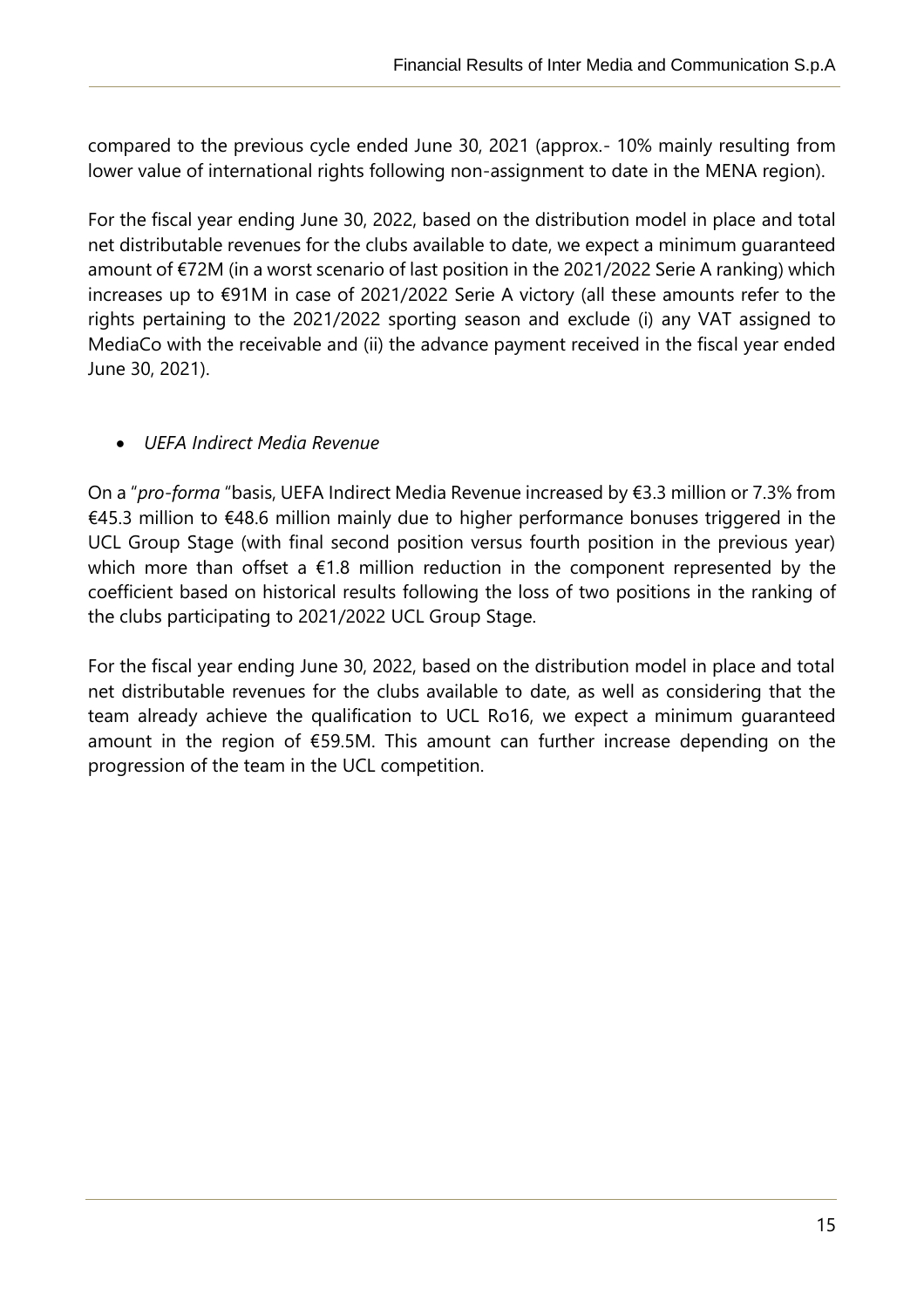## <span id="page-15-0"></span>*Cash Available for Debt Service*

j

The following table sets forth Cash Available for Debt Service for the six months ended December 31, 2021 compared with the six months ended December 31, 2020.

|                                            | For the six months<br>ended December 31<br>2020<br>2021 |          |  |
|--------------------------------------------|---------------------------------------------------------|----------|--|
| (in thousands of $\xi$ )                   |                                                         |          |  |
| Sponsorship Revenue                        |                                                         |          |  |
| - Shirt                                    | 16,970                                                  | 12,329   |  |
| - Technical                                | 7,815                                                   | 6,250    |  |
| - EU/Global                                | 9,323                                                   | 6,782    |  |
| - Regional and naming rights               | 18,091                                                  | 4,601    |  |
| Direct Media Revenue                       | 7,950                                                   | 4,442    |  |
| Other Income                               | 692                                                     | 66       |  |
| <b>Total revenue</b>                       | 60,841                                                  | 34,470   |  |
| <b>Indirect Media Revenue</b>              |                                                         |          |  |
| - Serie A Indirect Media Revenue *         | 80,627                                                  | 47,161   |  |
| - UEFA Indirect Media Revenue *            | 60,798                                                  | 48,605   |  |
| <b>Adjusted Revenue</b>                    | 202,266                                                 | 130,237  |  |
| Change in Current operating assets         | (21, 486)                                               | (2,592)  |  |
| Change in Non-current operating assets     | (240)                                                   | 238      |  |
| <b>Cash Inflows</b>                        | 180,540                                                 | 127,883  |  |
| Personnel costs                            | (1,518)                                                 | (1, 375) |  |
| Cost of services                           | (5,641)                                                 | (5, 334) |  |
| Other costs                                | (276)                                                   | (576)    |  |
| <b>Adjusted Tax Expenses</b>               | (465)                                                   | (144)    |  |
| Change in Current operating liabilities    | 2,708                                                   | 469      |  |
| Change in Non-current operating liabilties | (922)                                                   | (1,601)  |  |
| Adjusted Services Agreement Fees           | 2,521                                                   | 2,521    |  |
| <b>Cash Outflows</b>                       | (3, 594)                                                | (6,041)  |  |
| <b>Cash Available for Debt Service</b>     | 176,946                                                 | 121,842  |  |

*\*Represented based on actual cash value (incl. VAT where applicable) of Media Revenue assigned from TeamCo to MediaCo for the six months ended December 31*

Cash Available for Debt Service decreased by €55.1 million or 31.1% to €121.8 million for the six months ended December 31, 2021 from €176.9 million for the six months ended December 31, 2020. With cash outflows relatively stable and immaterial due to the nature of the MediaCo business, such decrease has been driven by a €52.7 million decrease in cash inflows (- 29.2% from €180.5 million to €127.9 million).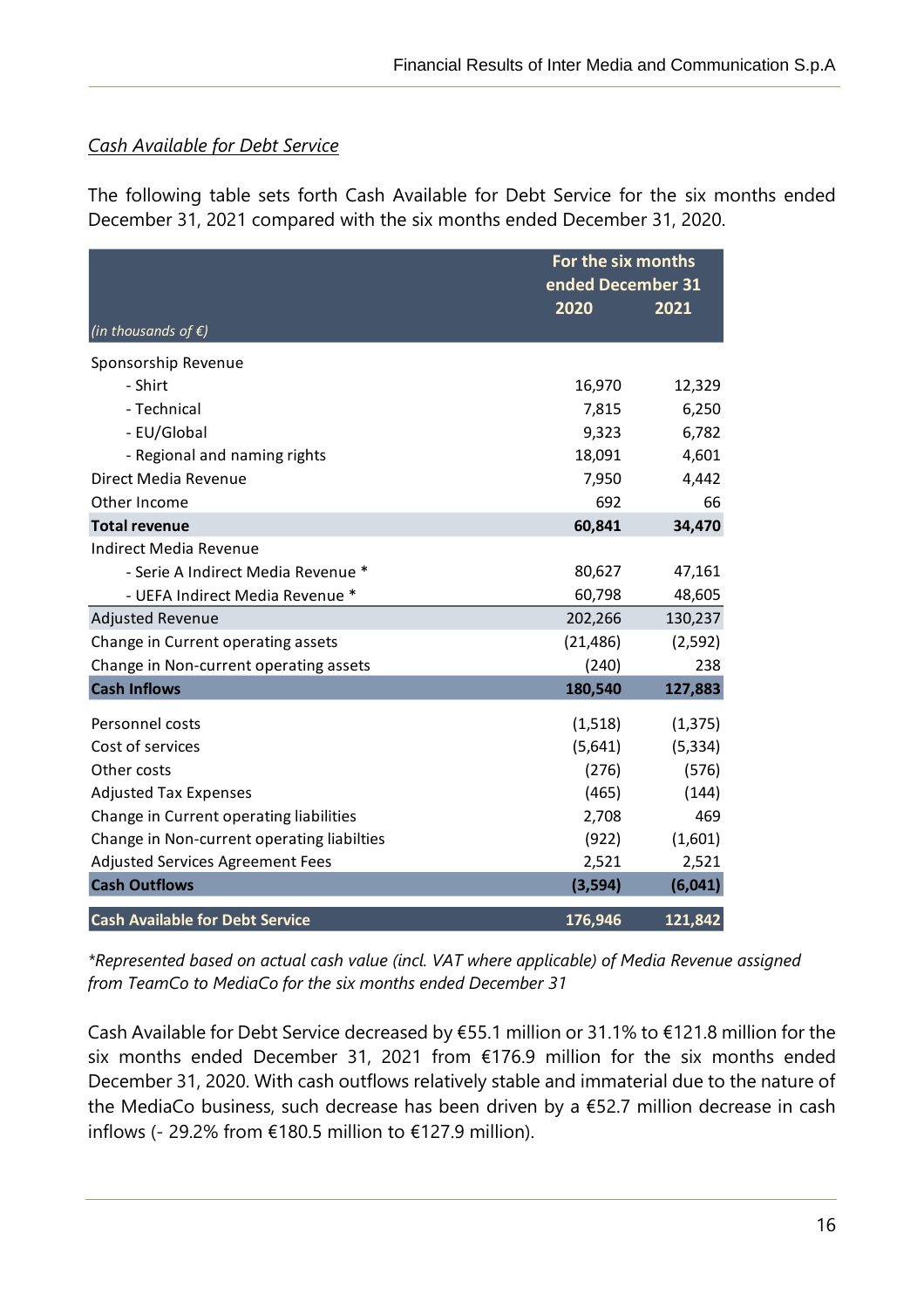The decrease in cash inflows has been driven by the  $E$ 72.0 million reduction in reported Adjusted Revenue (for the reasons described in the previous section) and has been partially mitigated by a €19.4 million improvement from the change in Current and Non-current operating assets, mainly related to the dynamic of trade receivables which, in the six months ended December 31, 2020, were negatively impacted by an increase resulting from the collection timing of International/Regional Sponsorship contracts and the general impact on the timing of collection of other trade receivables resulting from the pandemic and the consequent shift of the 2019-2020 and 2020-2021 sporting seasons.

#### <span id="page-16-0"></span>*Historical Debt Service Coverage Ratio ("DSCR")*

j

In the last twelve months ended December 31, 2021:

- Cash Available for Debt Service amounted to  $\epsilon$  253.2 million
- Payments for Debt Service (relating to Old Notes) amounted to € 26.2 million

Accordingly, the DSCR is 9.65. The calculation is summarized in the in the table below:

|                                          | <b>For the Twelve</b><br>months ended<br>December 31, |
|------------------------------------------|-------------------------------------------------------|
| Currency (€ 000)                         | 2021                                                  |
|                                          |                                                       |
| Aggregate Inflows                        | 263,551                                               |
| <b>Aggregate Outflows</b>                | (10, 326)                                             |
| <b>Cash Available for Debt Service</b>   | 253,224                                               |
|                                          |                                                       |
| <b>Mandatory Amortisation</b>            | 8,891                                                 |
| Interest paid                            | 17,341                                                |
| <b>Debt Service Payments (Old Notes)</b> | 26,232                                                |
|                                          |                                                       |
| <b>Debt Service Coverage Ratio</b>       | 9.65                                                  |

# <span id="page-16-1"></span>*Pro-forma Debt Service Coverage Ratio ("Pro-forma DSCR")*

The DCSR pro-forma for the 12 months from January 1, 2022 to December 31, 2022 is 8.40 as presented in the table below: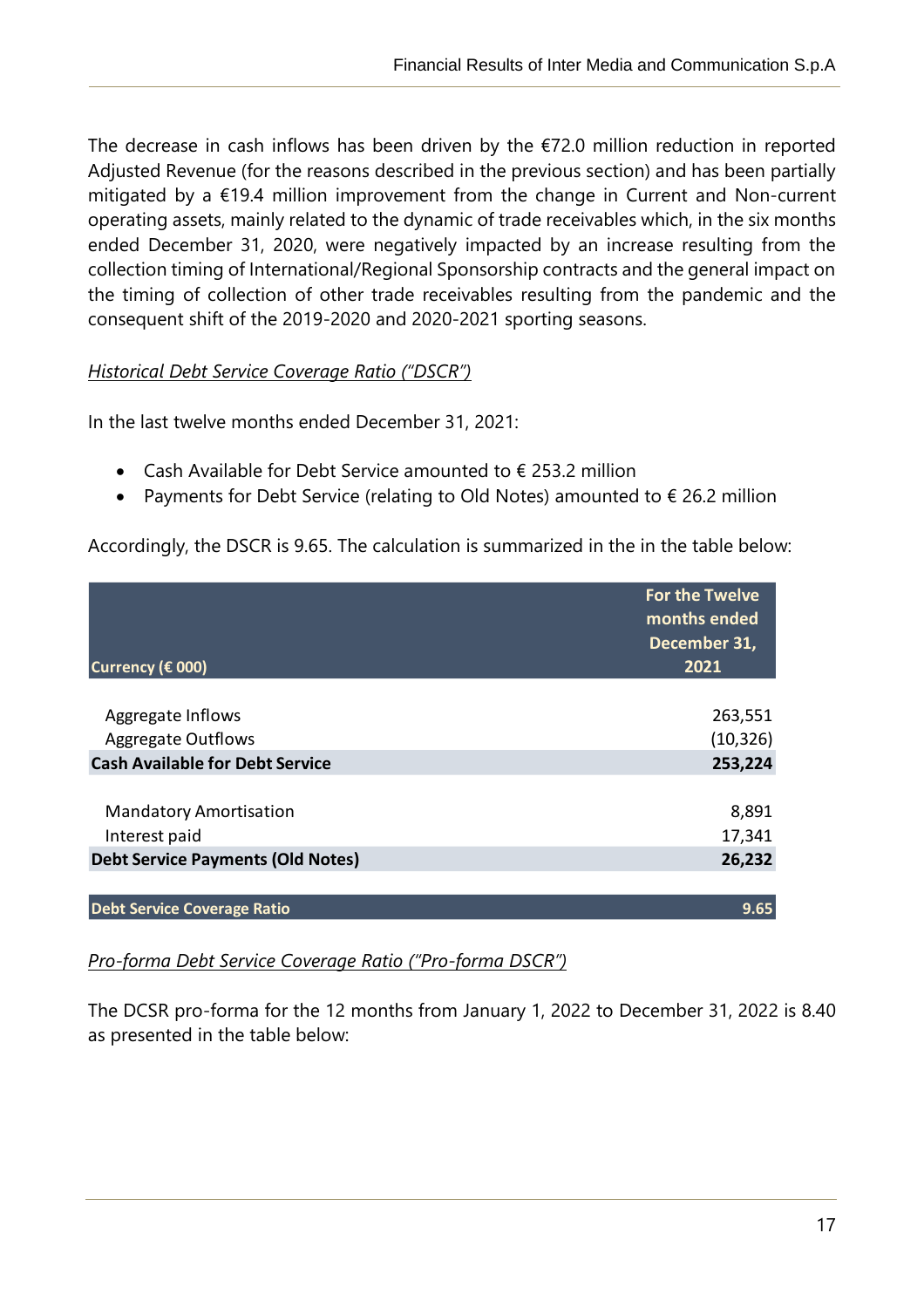| <b>Estimated fro the</b><br>twelve months<br>ending December<br>31.2022 |
|-------------------------------------------------------------------------|
|                                                                         |
| 229,152                                                                 |
| (19, 452)                                                               |
| 209,700                                                                 |
|                                                                         |
| 24,978                                                                  |
| 24,978                                                                  |
| 8.40                                                                    |
|                                                                         |

This has been calculated based on the following main assumptions:

j

- Participation to UCL competition (with Group stage exit) in the sporting season 2022/2023 (we note that, to date, with 12 matches left to play, the team has 10 points margin on the last position which gives access to UCL)
- Other Media Revenue and Sponsorship Revenue mainly covered by contracts signed and/or expected to be renewed/signed (and including contractual values and performance bonuses consistent with sporting performance assumptions).
- Cash Outflows projected based on historical levels plus a prudential additional coverage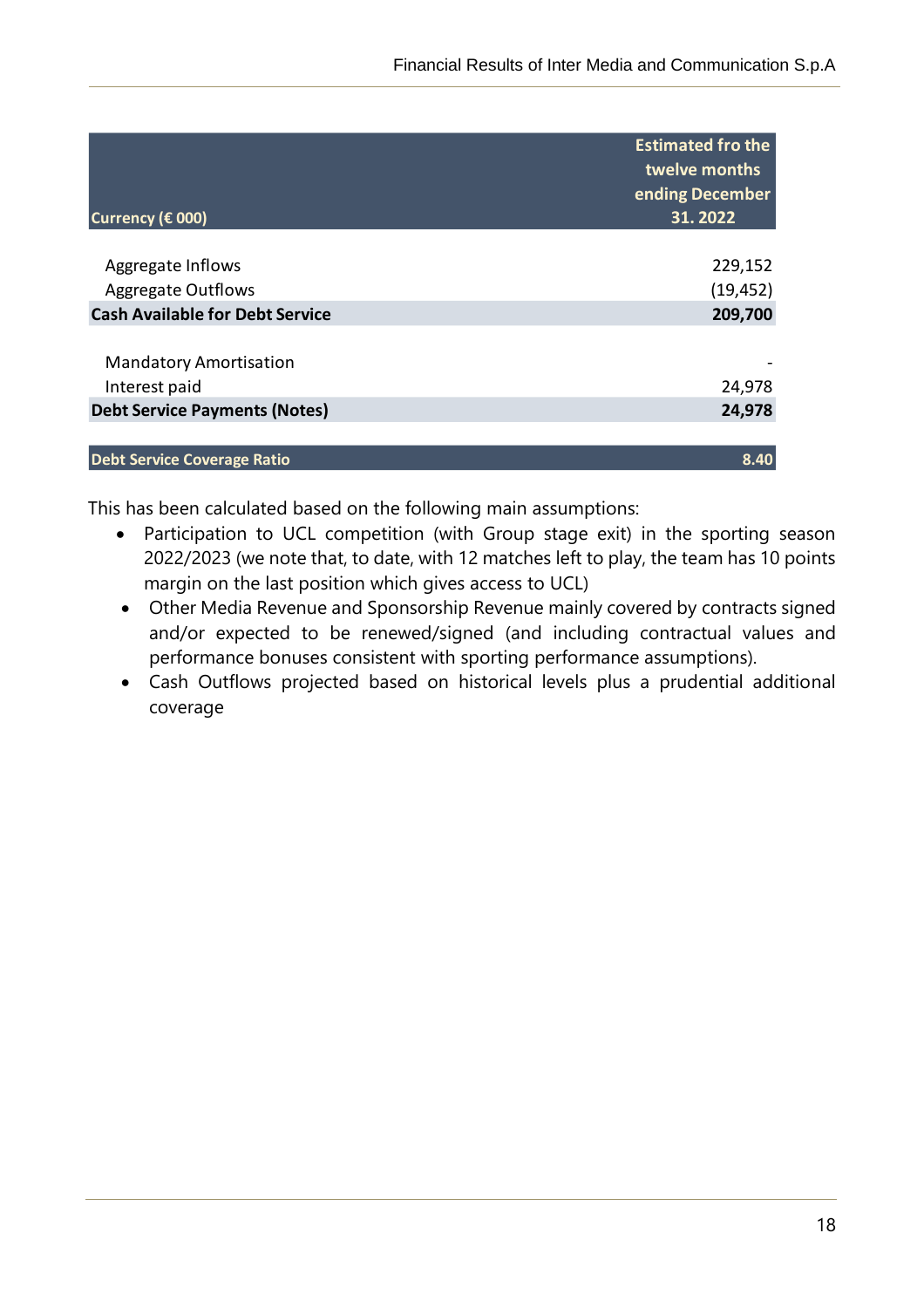# <span id="page-18-0"></span>RESULTS OF OPERATIONS

j

The following table sets forth Income Statement data for MediaCo for the six months ended December 31, 2021 compared with the six months ended December 31, 2020. Consistently with our previous reports, for a better understanding and comparison of the performance, the table also shows "pro-forma" numbers which, with regard to the six months ended December 31, 2020, (i) exclude amounts shifted from the sporting season 2019-2020 due to its end in August 2020 and (ii) include amounts shifted to the following quarters of the fiscal year ended June 30, 2021, due to the postponement of the start of the 2020-2021 sporting season.

|                                  | For the six months ended Dec 31 |                                |                                                            |                    |                         |
|----------------------------------|---------------------------------|--------------------------------|------------------------------------------------------------|--------------------|-------------------------|
| (in thousands of $\xi$ )         | 2020<br><b>Reported</b>         | (Shifted<br>from<br>2019.2020) | <b>Shifted to</b><br>following<br>quarters of<br>2020/2021 | 2020-Pro-<br>forma | 2021<br><b>Reported</b> |
| Revenue                          | 60,149                          | (19,009)                       | 4,543                                                      | 45,683             | 34,405                  |
| Other Income                     | 692                             |                                |                                                            | 692                | 66                      |
| <b>Total revenue</b>             | 60,841                          | (19,009)                       | 4,543                                                      | 46,375             | 34,470                  |
| Personnel costs                  | 1,518                           |                                |                                                            | 1,518              | 1,375                   |
| Cost of services                 | 5,641                           | (141)                          |                                                            | 5,500              | 5,334                   |
| Other operating costs            | 276                             |                                |                                                            | 276                | 576                     |
| Write-downs of trade receivables | 2,902                           |                                |                                                            | 2,902              | 200                     |
| Depreciation and amortization    | 9,180                           |                                |                                                            | 9,180              | 10,304                  |
| Provisions for risks and charges |                                 |                                |                                                            |                    |                         |
| Total operating costs            | 19,517                          | (141)                          |                                                            | 19,376             | 17,790                  |
| <b>Operating profit</b>          | 41,324                          | (18, 868)                      | 4,543                                                      | 26,999             | 16,681                  |
| Net financial expenses           | (5,507)                         |                                |                                                            | (5,507)            | (5, 503)                |
| <b>Profit before tax</b>         | 35,817                          | (18, 868)                      | 4.543                                                      | 21,492             | 11,178                  |
| Income taxes                     | (9,948)                         | 5,240                          | (1, 262)                                                   | (5,969)            | 167                     |
| Profit for the period            | 25,869                          | (13, 628)                      | 3,281                                                      | 15,523             | 11,344                  |

**Revenue.** Revenues for the six months ended December 31, 2021 decreased by €26.4 million or – 43.3% to €34.5 million from €60.8 million for the six months ended December 31, 2020. On a "pro-forma" basis, the decrease is smaller ( $\epsilon$ 11.9 million or – 25.7% from  $\epsilon$ 46.4 million to 34.5 million) driven by a reduction in regional and naming rights sponsorship revenue which has partially been mitigated by a growth in other sponsorship revenues (refer to the Section "Adjusted Revenues" for more details).

**Personnel costs, Cost of services and Other Operating Costs.** These operating costs totalize €7.3 million for the six months ended December 31, 2021 and are overall with the six months ended December 31, 2020.

**Write-downs of trade receivables.** Write-downs of trade receivables for the six months ended December 31, 2021 amounted to €0.2 million and reflect an assessment made based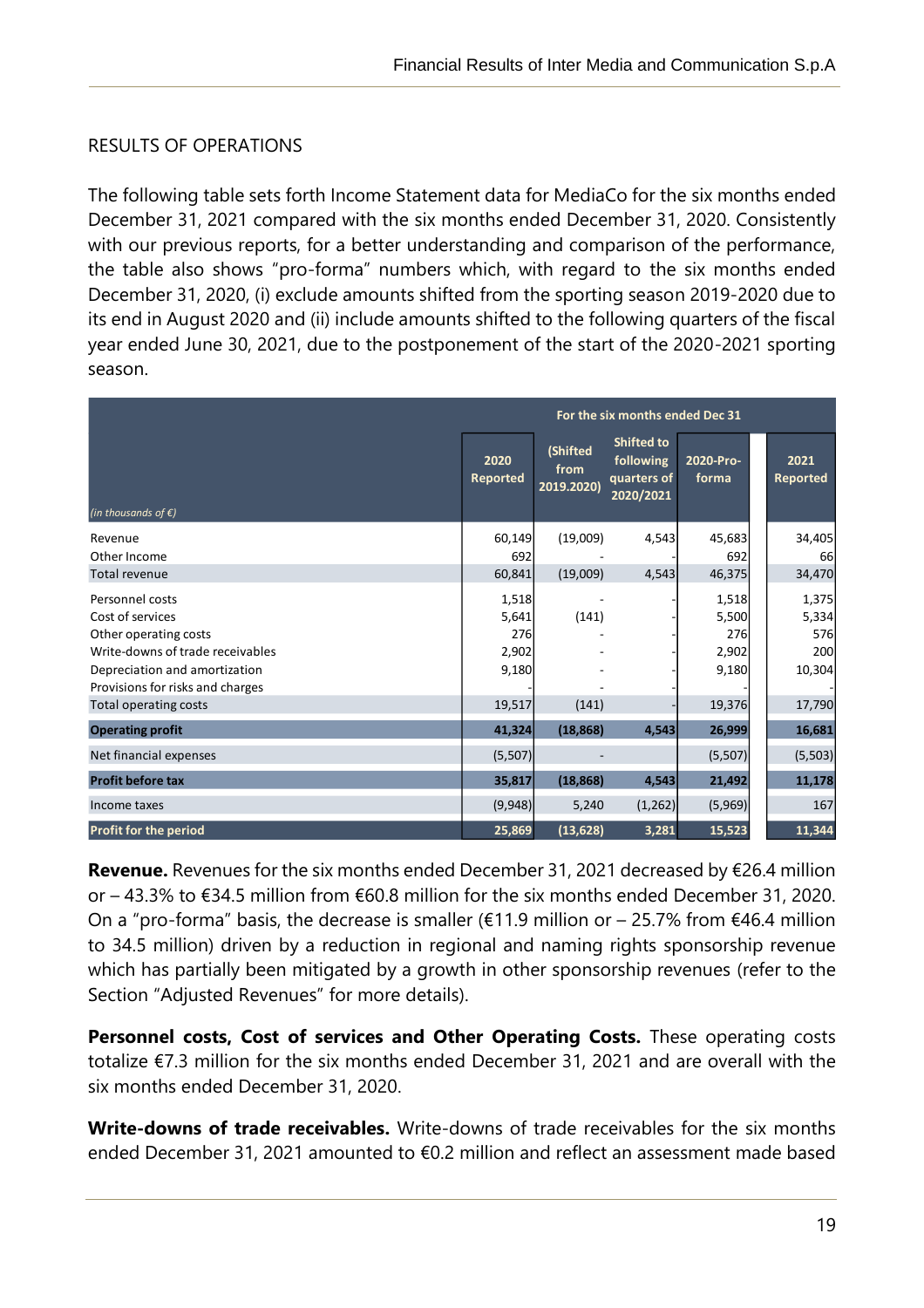on most updated information in respect of certain overdue receivables relating to sponsorship contracts terminated in prior fiscal years. The €2.9 million accrual made in the Income Statement of the six months ended December 31, 2020 resulted from an assessment of the collection risk relating to outstanding receivables from Sky in respect of 2019/2020 Serie Indirect Media Revenue (for reasons related to the impacts of the pandemic). As explained in our previous reports, these amounts were subsequently collected and a provision for €3.1 million accrued in the fiscal year ended June 30, 2021 is in place to cover the estimated risk of reimbursement resulting from a judicial procedure in progress in this respect between Serie A and Sky.

j

**Depreciation and amortization.** Depreciation and amortization for the six months ended December 31, 2021 increased by €1.1 million or 12.2% to €10.3 million from €9.2 million for the six months ended December 31, 2020 due to the revaluation of intangible assets (€89.6million relating to the Brand and €25.0 million relating to the TV Archive) booked on June 30, 2021 exploiting the option pursuant to art. 110of Legislative Decree no. 104/2020 converted in Law no. 126 of October 13, 2020 (as explained in our Report published in respect of the fiscal year ended June 30, 2021).

**Net Financial expenses.** Net Financial expenses for the six months ended December 31, 2021 are in line with the six months ended December 31, 2020 at €5.5 million with the combined opposite effect of:

- o Increase in interest expense on the Old Notes (including amortization of OID and transaction fees) by  $\epsilon$ 0.6 million driven by higher interest on the  $\epsilon$ 75.0 million tap Notes issued in July 2020 (being such Notes issued on July 31, 2020, related interest expense affected the first half of prior year for five months only)
- o higher interest income by €0.6 million (€6.0 million vs. €5.4 million) accrued on the Intercompany Loans granted to TeamCo due to higher value of the loaned amount.

**Income taxes.** Income taxes for the six months ended December 31, 2021 decreased by €10.1 million (and by €6.1 million on a pro-forma basis) becoming €0.1 million positive due to the impact of (i) the reversal of deferred tax assets accrued on June 30, 2021 on the bad debt provision relating to Asian receivables (reversal related to the use of the provision in the six months ended December 31, 2021) and (ii) the recovery of certain taxes paid in prior years due to the possibility to exploit the so called "patent box", i.e. a tax measure that provides special tax treatment for profits generated from intellectual property.

**Profit for the period.** For the reasons described above, Profit for the six months ended December 31, 2021 decreased by €14.5 million or -56.1% to €11.3 million from €25.9 million for the six months ended December 31, 2020. On a "pro-forma" basis, Profit for the period decreased by €4.2 million (from €15.5 million to €11.3 million).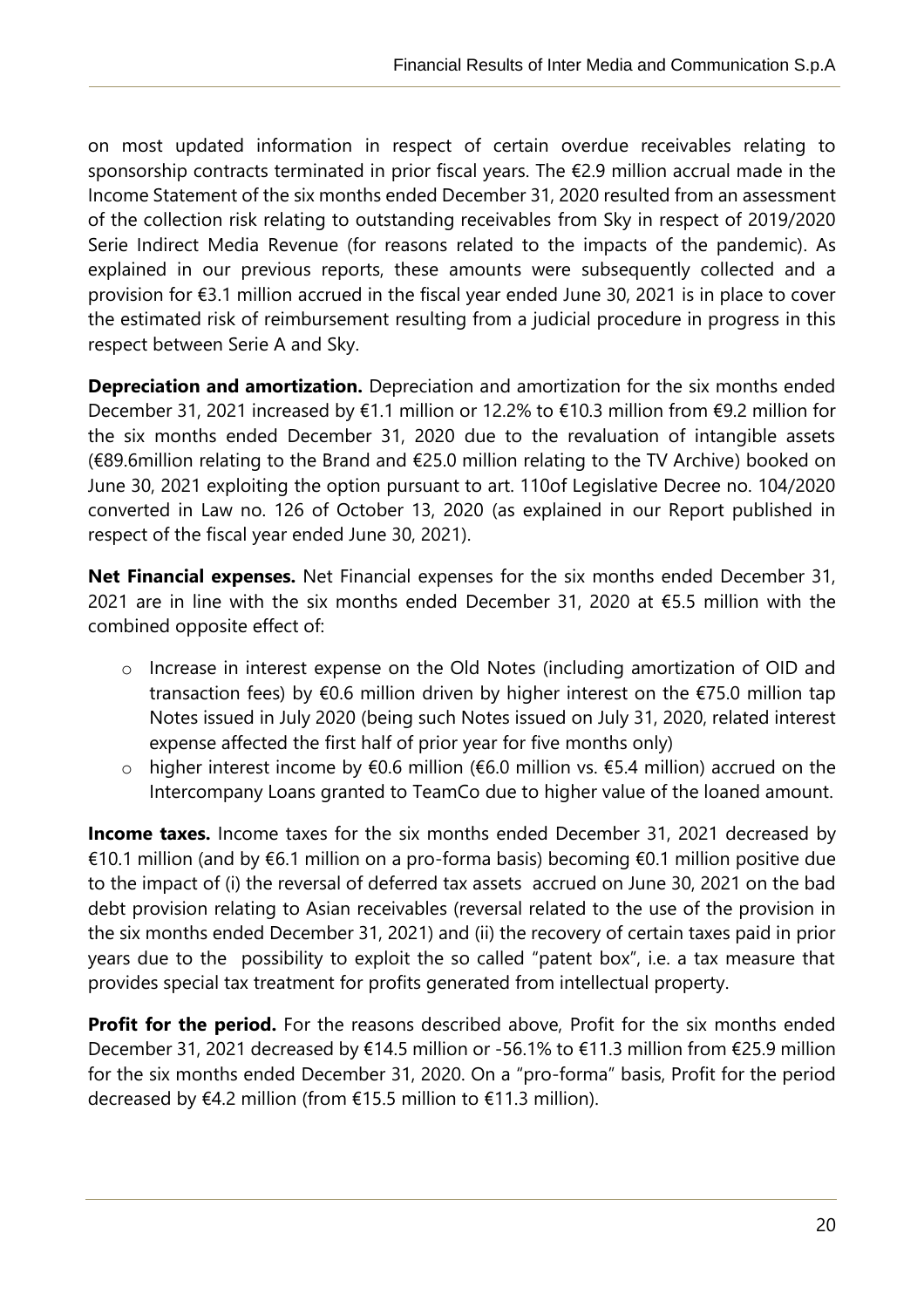# <span id="page-20-0"></span>CASH FLOW

j

The following table sets forth Cash Flow Statement data for MediaCo for the six months ended December 31, 2021 compared with the six months ended December 31, 2020.

|                                                                       |           | For the six months ended<br>December 31 |  |
|-----------------------------------------------------------------------|-----------|-----------------------------------------|--|
| (in thousands of $\epsilon$ )                                         | 2020      | 2021                                    |  |
| Profit for the period                                                 | 25,869    | 11,344                                  |  |
| <b>Current taxes</b>                                                  | 11,444    | (3, 382)                                |  |
| <b>Net Financial Expenses</b>                                         | 5,501     | 5,510                                   |  |
| Profit for the period before taxes and interest                       | 42,814    | 13,473                                  |  |
| Depreciation and amortization                                         | 9,181     | 10,304                                  |  |
| Write-downs /release/uses) of trade receivables                       | 2,902     | 200                                     |  |
| Employee severance indemnities                                        | 39        | (26)                                    |  |
| <b>Accrual for risks</b>                                              | (130)     |                                         |  |
| Deferred tax assets and liabilities                                   | (1, 496)  | 3,215                                   |  |
| Cash flow from operating activities before changes in working capital | 53,310    | 27,167                                  |  |
| (Increase)/Decrease in trade and other receivables                    | (26, 860) | (8,039)                                 |  |
| Increase/(Decrease) in trade and other payables                       | 67,048    | (16, 429)                               |  |
| Other variations in net working capital                               | (1,004)   | 5,259                                   |  |
| Cash flow from operating activities after changes in working capital  | 92,494    | 7,958                                   |  |
| Taxes paid                                                            | (262)     | (506)                                   |  |
| Interest and other financial expenses paid                            | (8,612)   | (8,707)                                 |  |
| A. Cash flow from operating activities                                | 83,620    | (1, 254)                                |  |
| Investments in Intangible Assets                                      | (26)      | (18)                                    |  |
| Investments in Property, Plant and Equipment                          | (1)       |                                         |  |
| Investments on Financial Assets (Debt service and reserve account)    | (16, 323) | 442                                     |  |
| <b>B. Cash flow from investing activities</b>                         | (16, 349) | 424                                     |  |
| Repayment of Senior Secured Notes 2022                                | (4, 288)  | (4, 477)                                |  |
| Intercompany loans                                                    | (61, 376) |                                         |  |
| Senior Secured Notes 2022 (€75M face value issued in July 2020)       | 66,078    |                                         |  |
| Capital/dividend distributions                                        | (19, 419) |                                         |  |
| C. Cash flow from financing activities                                | (19,005)  | (4, 477)                                |  |
| Increase/(Decrease) cash and cash equivalents ( $A \pm B \pm C$ )     | 48,266    | (5, 307)                                |  |
| Cash at bank and on hand at the beginning of the period               | 16,898    | 28,343                                  |  |
| Cash at bank and on hand at the end of the period                     | 65,165    | 23,036                                  |  |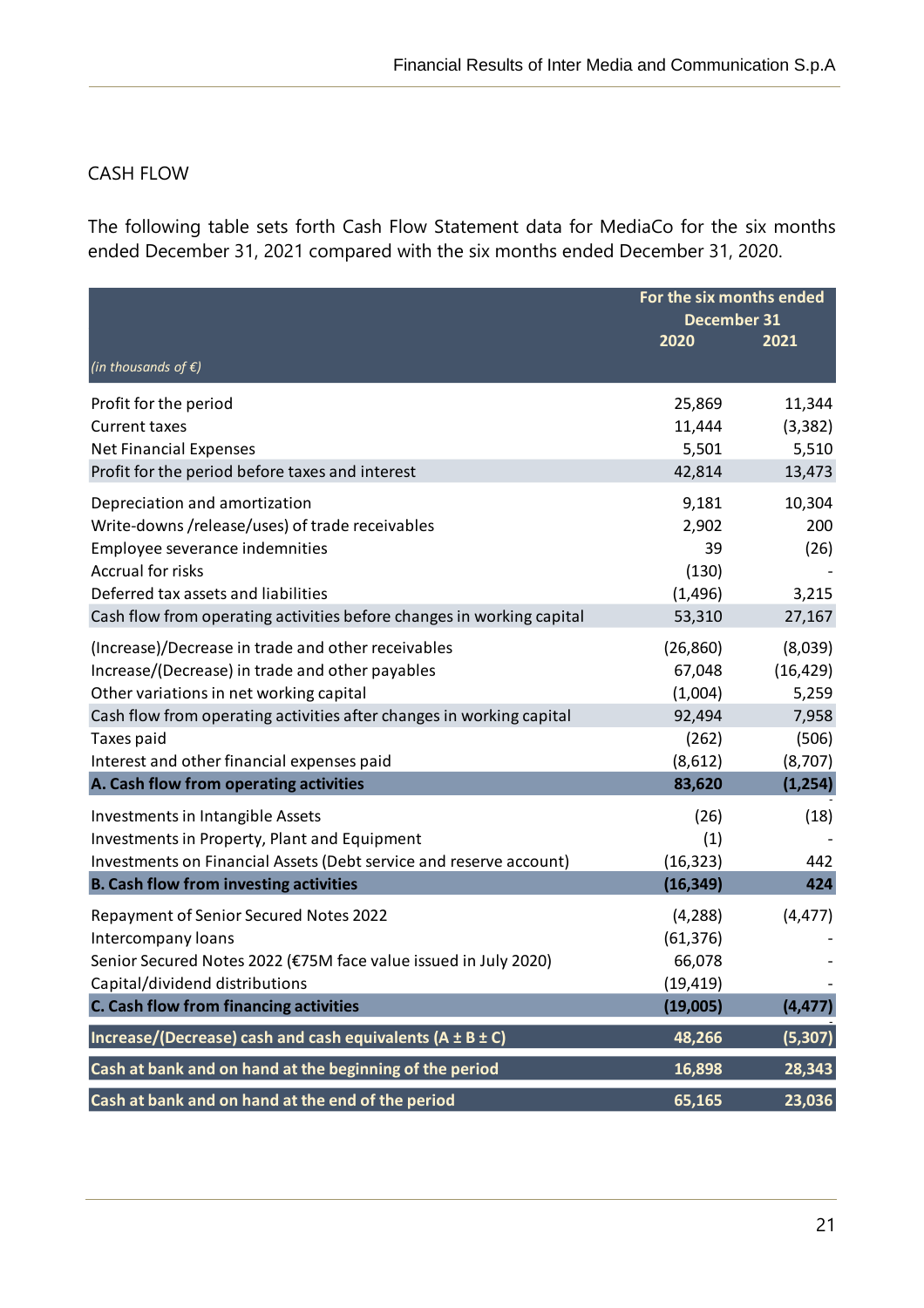**Cash flow from operating activities.** Cash flow from operating activities for the six months ended December 31, 2021 decreased by €84.9 million to negative €1.3 million from €83.6 million for the six months ended December 31, 2020 mainly due to:

j

- a €26.1 million decrease in Cash flow from operating activities before changes in working capital driven by the €24.6 million reduction in Operating profit described in the paragraph "RESULTS OF OPERATIONS"
- €58.4 million decrease in the impact of change in Working Capital mainly driven by the combined opposite impact of:
	- o €83.5 million worsening from the variation of the line "trade and other payables" mainly related to the different timing in the assignment of media rights receivables and in their repayment to TeamCo through the payment waterfall mechanism set out by the indenture (with this different timing which, in the six months ended December 31, 2020, generated a  $\epsilon$ 75.5 million increase in payables due to TeamCo for assigned receivables not yet repaid ("up-streamed") at the balance sheet date, versus a decrease of  $\epsilon$ 14.7 million in the six months ended December 31, 2021)
	- o €25.1 million improvement from the variation of "trade and other receivables and other net working capital components" which, in the six months ended December 31, 2020, was negatively impacted by an increase resulting from the collection timing of International/Regional Sponsorship contracts and the general impact on the timing of collection of other trade receivables resulting from the pandemic and the consequent shift of the 2019-2020 and 2020-2021 sporting seasons

**Cash flow from investing activities.** Cash flow from investing activities for the six months ended December 31, 2020 amounted to  $\epsilon$ 16.3 million compared to  $\epsilon$ 0.4 million in the six months ended December 31, 2021.

While capital investments in intangible and intangible assets remained immaterial in respect of our business (€18 thousands versus €27 thousands), the €0.4 million investment in financial assets in the six months ended December 31, 2021 exclusively relates to the net change in balance of the debt service account used to pay mandatory amortization and interest expense of the Old Notes (the amount of €16.3 million in the six months ended December 31, 2020 was mainly due to the fact that we filled the account for the payment of June 2021 installment before the end of December 2020).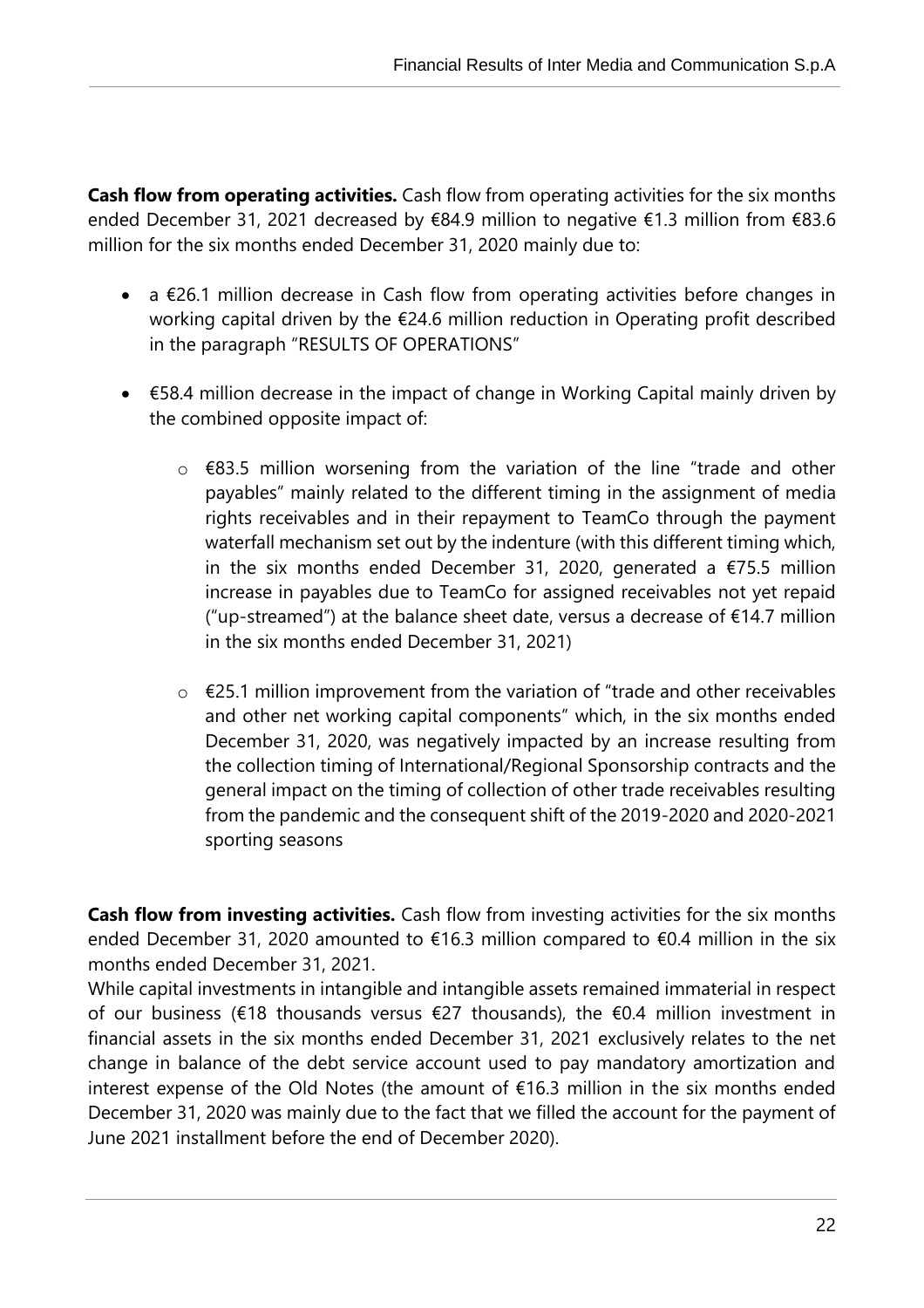**Cash flow from financing activities.** Cash flow from financing activities for the six months ended December 31, 2021 was €4.5 million negative fully related to the payment of mandatory amortization of the Old Notes (versus €4.3 million in the six months ended December 31, 2020)

In the six months ended December 31, 2020 Cash flow from financing also included:

j

- Inflows of €66.1 million from the Old Notes with regard to the €75M face value issued in July 2020
- Outflows of €61.4 million for Intercompany Loans provided to TeamCo (mainly through cash collected upon the issuing of the €75M notes in July 2020)
- Outflows of €19.4 million for the payment of dividends to the immediate parent companies TeamCo and BrandCo

Both dividends and Intercompany loans (together with payments made under the Tax Consolidation Regime and in respect of the I/C Service Agreement) are provided to TeamCo as a permitted distribution under the waterfall rules defined by the indenture.

**Net change in cash and cash equivalent.** Net change in cash and cash equivalent for the six months ended December 31, 2021 decreased by €53.6 million to negative €5.3 million from positive €48.3 million for the six months ended December 31, 2020, for the reasons described above.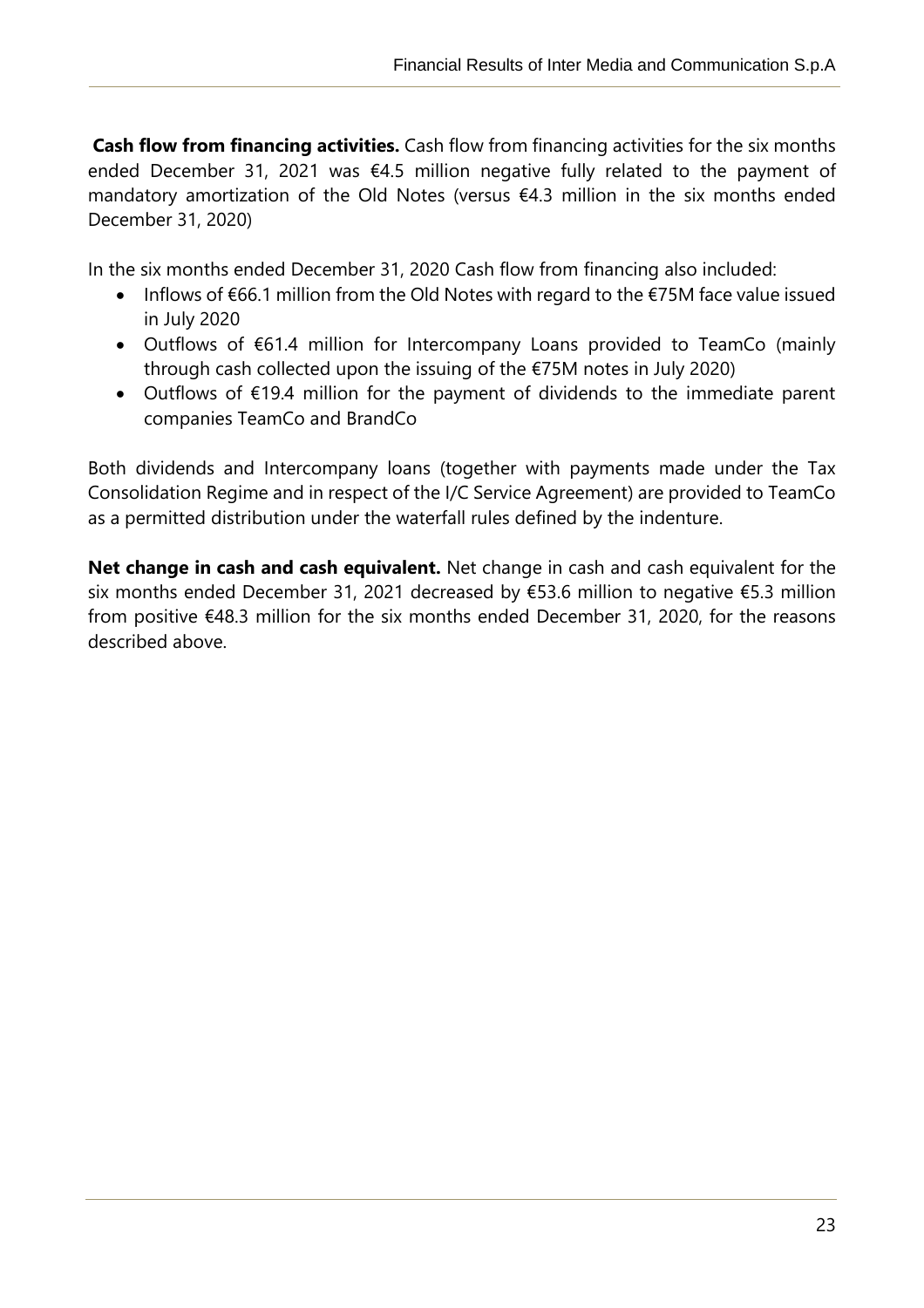# <span id="page-23-0"></span>BALANCE SHEET

The following table sets forth the detail of Balance Sheet data for the issuer as at December 31, 2021 compared with June 30, 2021

#### Assets:

j

|                                                              | As at   |                    |  |
|--------------------------------------------------------------|---------|--------------------|--|
|                                                              | June 30 | <b>December 31</b> |  |
|                                                              | 2021    | 2021               |  |
| (in thousands of $\epsilon$ )                                |         |                    |  |
| <b>Non-current assets</b>                                    |         |                    |  |
| Intangible assets                                            | 365,487 | 355,231            |  |
| Property, plant and equipment                                | 170     | 139                |  |
| <b>Financial assets</b>                                      | 13,142  | 13,181             |  |
| Loan to parent company                                       | 242,515 | 248,475            |  |
| Trade receivables                                            | 22,354  | 21,428             |  |
| Prepaid expenses                                             | 3       |                    |  |
| <b>Non-current Assets</b>                                    | 643,671 | 638,454            |  |
| <b>Current assets</b>                                        |         |                    |  |
| <b>Financial assets</b>                                      | 480     |                    |  |
| Loan to parent company                                       |         |                    |  |
| Trade receivables                                            | 21,243  | 25,509             |  |
| Trade receivables from parent companies and their affiliated | 7,472   | 11,941             |  |
| Tax receivables                                              | 100     | 130                |  |
| Deferred tax assets                                          | 11,543  | 6,836              |  |
| Other receivables                                            | 7       | 6                  |  |
| Prepaid expenses                                             | 95      | 269                |  |
| Cash at bank and on hand                                     | 28,343  | 23,036             |  |
| <b>Current Assets</b>                                        | 69,283  | 67,727             |  |
| <b>Total Assets</b>                                          | 712,954 | 706,181            |  |

**Non-current assets.** Non-current assets decreased by €5.2 million from €643.7 million at June 30, 2021 to €638.5 million at December 31, 2021 mainly due the combined opposite impact of:

- the €10.3 million reduction in Intangible Assets related to amortization of the period.
- The €0.9 million reduction in Trade Receivables (for a description of the trend in Trade Receivables please refer to the next paragraph)
- the € 6.0 million increase in Loans to parent company related to accrual of interest income of the period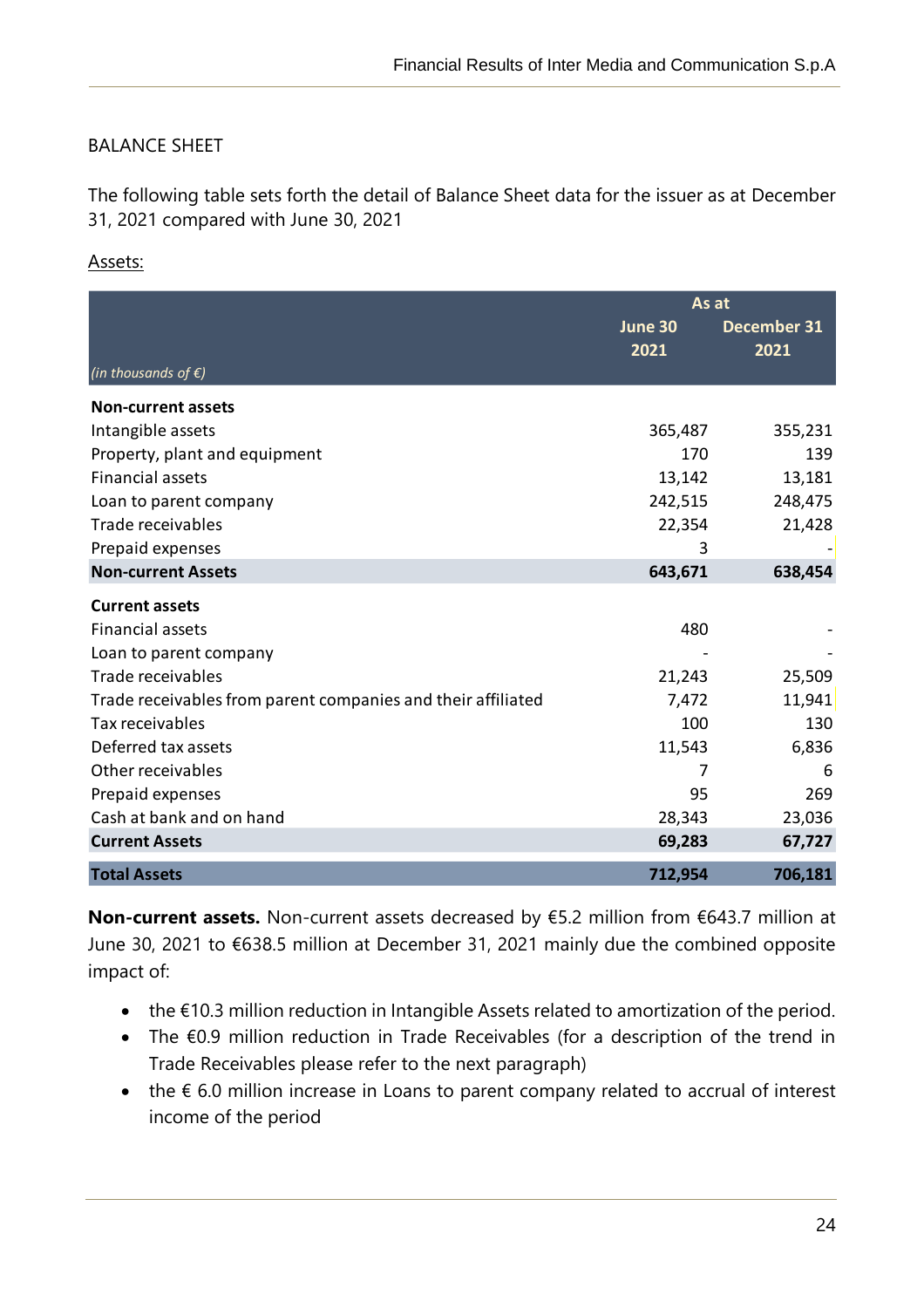**Current assets.** Current decreased by €1.6 million from €69.3 million at June 30, 2021 to €67.7 million at December 31, 2021 mainly due to the combined opposite effect of:

- the €5.3 million decrease in Cash at bank and on hand due to negative net cash flow recorded in the period (as previously explained in the paragraph "Cash Flow Statement")
- the €4.7 million decrease in Deferred Tax Assets due to the reversal of the amount accrued on June 30, 2021 on the bad debt provision relating to Asian receivables (reversal related to the use of the provision in the six months ended December 31, 2021
- The €8.7 million increase in Trade Receivables, as detailed by the table below:

|                                                                                      | As at June 30<br>2021 | As at<br>December 31<br>2021 | Var.     |
|--------------------------------------------------------------------------------------|-----------------------|------------------------------|----------|
| (in thousands of $\xi$ )                                                             |                       |                              |          |
| Other International/Regional Sponsorship Agreements-Receivables from Agencies        | 63,776                | 29,976                       | (33,800) |
| Provision for doubtful accounts                                                      | (32, 800)             |                              | 32,800   |
| Provision for doubtful accounts (Discount of long term receivables)                  | (6, 537)              | (6, 537)                     |          |
| <b>Trade Receivables from International/Regional Agencies</b>                        | 24,439                | 23,439                       | (1,000)  |
| Serie A and UEFA Indirect Media Revenue (receivables collected in January 2022)      |                       | 17,650                       | 17,650   |
| Other trade receivables                                                              | 32,428                | 23,788                       | (8,640)  |
| (Provision for doubtful accounts)                                                    | (5,798)               | (5,998)                      | (200)    |
| <b>Other Trade Receivables - Net</b>                                                 | 26,630                | 35,440                       | 8,809    |
| Total Trade receivables (incl. from parent companies and affiliated) - Net           | 51,069                | 58,878                       | 7,809    |
| Breakdown in the Balance Sheet                                                       |                       |                              |          |
| Trade receivables (Non-current Assets) [A]                                           | 22,354                | 21,428                       | (926)    |
| Trade receivables (Current Assets)                                                   | 21,243                | 25,509                       | 4,266    |
| Trade receivables from parent companies and their affiliated                         | 7,472                 | 11,941                       | 4,469    |
| Total Trade receivables (Current Assets) [B]                                         | 28,715                | 37,450                       | 8,735    |
| Total Trade receivables (incl. from parent companies and affiliated) - Net [A] + [B] | 51,069                | 58,878                       | 7,809    |

#### Receivables from International/Regional Agencies

j

Receivables from International/Regional Agencies decreased by  $£1.0$  million due to a  $£1.0$ million collection in September 2021 in line with the schedule set by the repayment plan agreed with the counterparties.

As shown by the table, we notice that in six months ended December 31, 2021 we utilized the €32.8 million provision for doubtful accounts accrued at June 30, 2021 reducing the gross value of related trade receivables.

The outstanding amount of  $\epsilon$ 30,0 million is covered by a long-term repayment plan with annual instalments of growing value agreed with the counterparties. We will remain in regular contact with them to monitor any evolution of the current plan.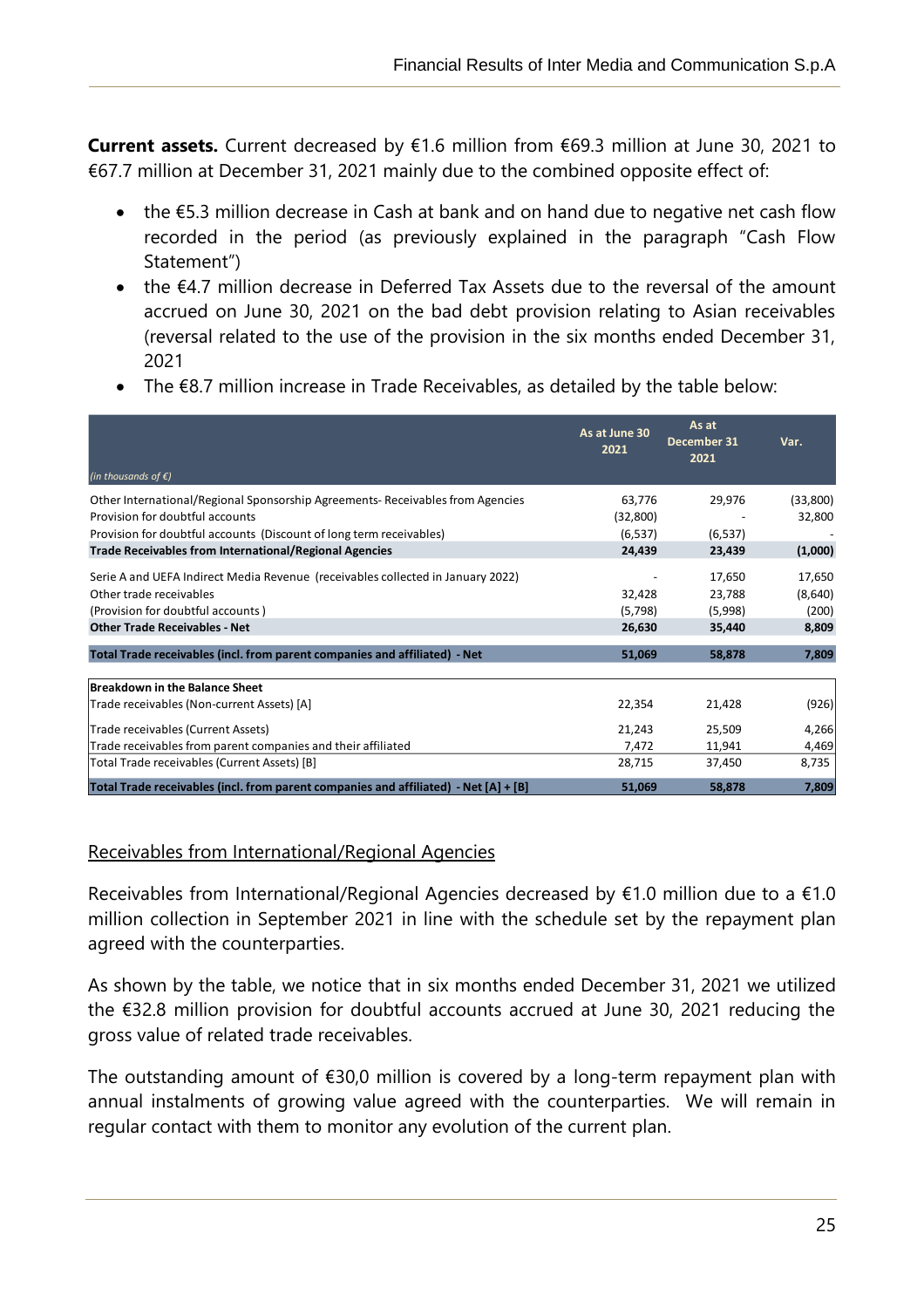#### Serie A and UEFA Indirect Media Revenue (receivables collected in January 2022)

The amount of €17.7 million relates to a portion of Serie A and UEFA Indirect Media Revenue invoiced in December 2021 and collected in January 2022 according to the invoicing and payment scheduling set by Lega Serie A and UEFA, respectively.

#### Other Trade Receivables

j

Other trade receivables: the €8.6 million decrease reflects the dynamic of collections and new receivables booked in the six months ended December 31, 2021.

#### Provision for doubtful accounts

Provision for doubtful accounts: the €0.2 million increase is a result of the accrual made in the six months ended December 30, 2021 (as described in the paragraph "RESULTS OF OPERATIONS ").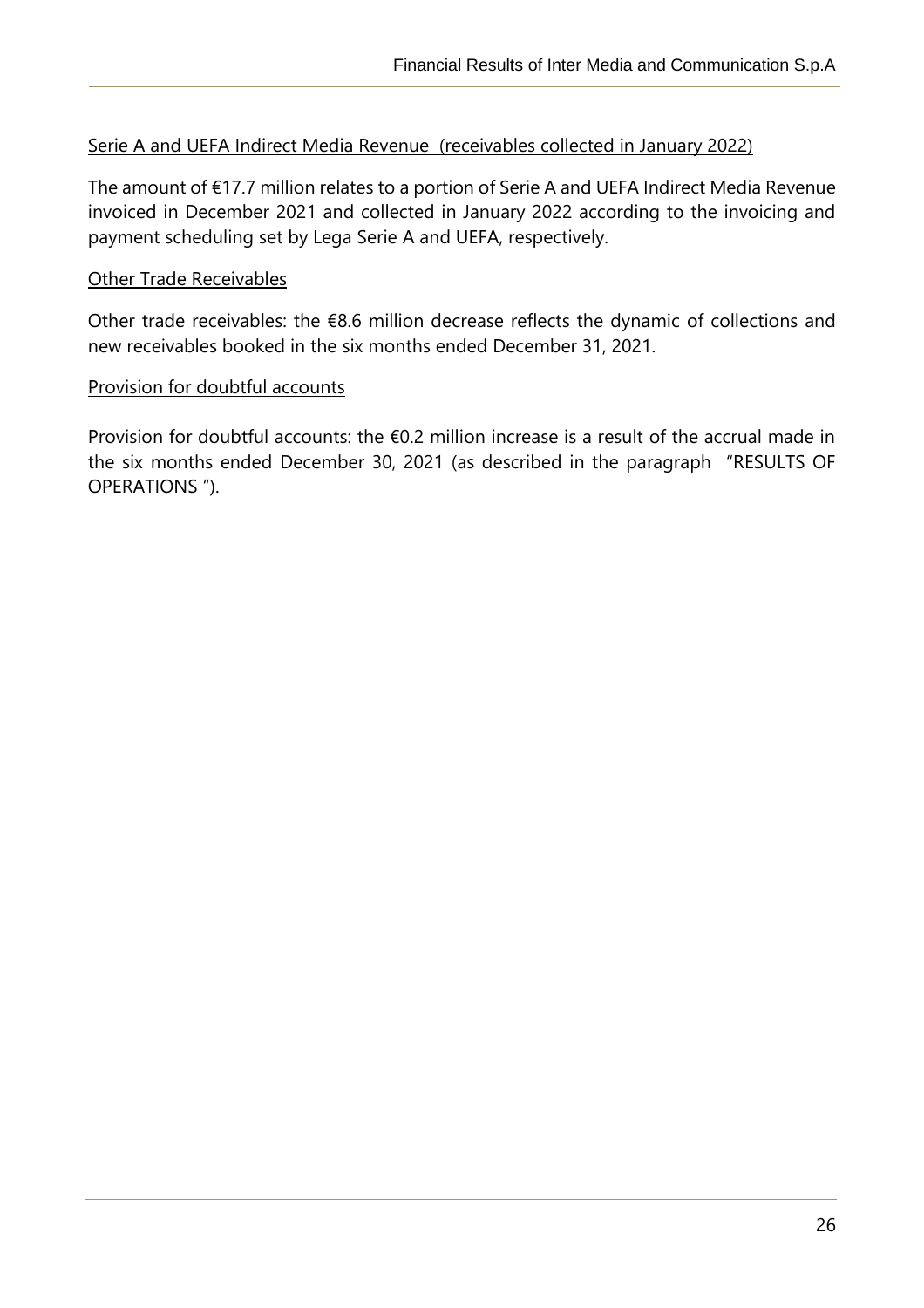#### Liabilities:

j

|                                                          | As at           |                     |  |
|----------------------------------------------------------|-----------------|---------------------|--|
|                                                          | June 30<br>2021 | December 31<br>2021 |  |
| (in thousands of $\epsilon$ )                            |                 |                     |  |
| Liabilities and Shareholders' equity                     |                 |                     |  |
| <b>Shareholders' equity</b>                              |                 |                     |  |
| Share capital                                            | 500             | 500                 |  |
| Reserve                                                  | 187,777         | 187,777             |  |
| Retained earnings                                        | 4,114           | 4,114               |  |
| Profit for the period                                    | 16,053          | 11,344              |  |
| <b>Total Shareholders' equity</b>                        | 208,444         | 203,735             |  |
| <b>Non-current Liabilities</b>                           |                 |                     |  |
| Deferred tax liabilities                                 | 59,187          | 57,696              |  |
| Other provisions                                         | 3,338           | 3,338               |  |
| Provisions for employee severance indemnities            | 360             | 334                 |  |
| <b>Senior Secured Notes 2022</b>                         | 335,870         |                     |  |
| <b>Tax Payables</b>                                      | 81              |                     |  |
| Social security payables                                 | 6               |                     |  |
| Deferred income                                          | 13,544          | 12,856              |  |
| <b>Non-current Liabilities</b>                           | 412,386         | 74,224              |  |
| <b>Current Liabilities</b>                               |                 |                     |  |
| <b>Senior Secured Notes 2022</b>                         | 9,080           | 343,237             |  |
| Trade payables                                           | 3,716           | 3,652               |  |
| Trade payables to parents companies and their affiliated | 46,065          | 27,961              |  |
| Dividends Payable                                        | 18,831          | 34,020              |  |
| <b>Tax Payables</b>                                      | 2,462           | 1,473               |  |
| Social security payables                                 | 171             | 183                 |  |
| Other payables                                           | 410             | 190                 |  |
| Accrued expenses                                         | 83              | 58                  |  |
| Deferred income                                          | 11,306          | 17,448              |  |
| <b>Current Liabilities</b>                               | 92,124          | 428,222             |  |
| <b>Total Liabilities and Shareholders' equity</b>        | 712,954         | 706,181             |  |

**Shareholders' equity.** Shareholders' equity decreased by €4.7 million from €208.4 million at June 30, 2021 to €203.7 million at December 31, 2021 due to the combined opposite effect of: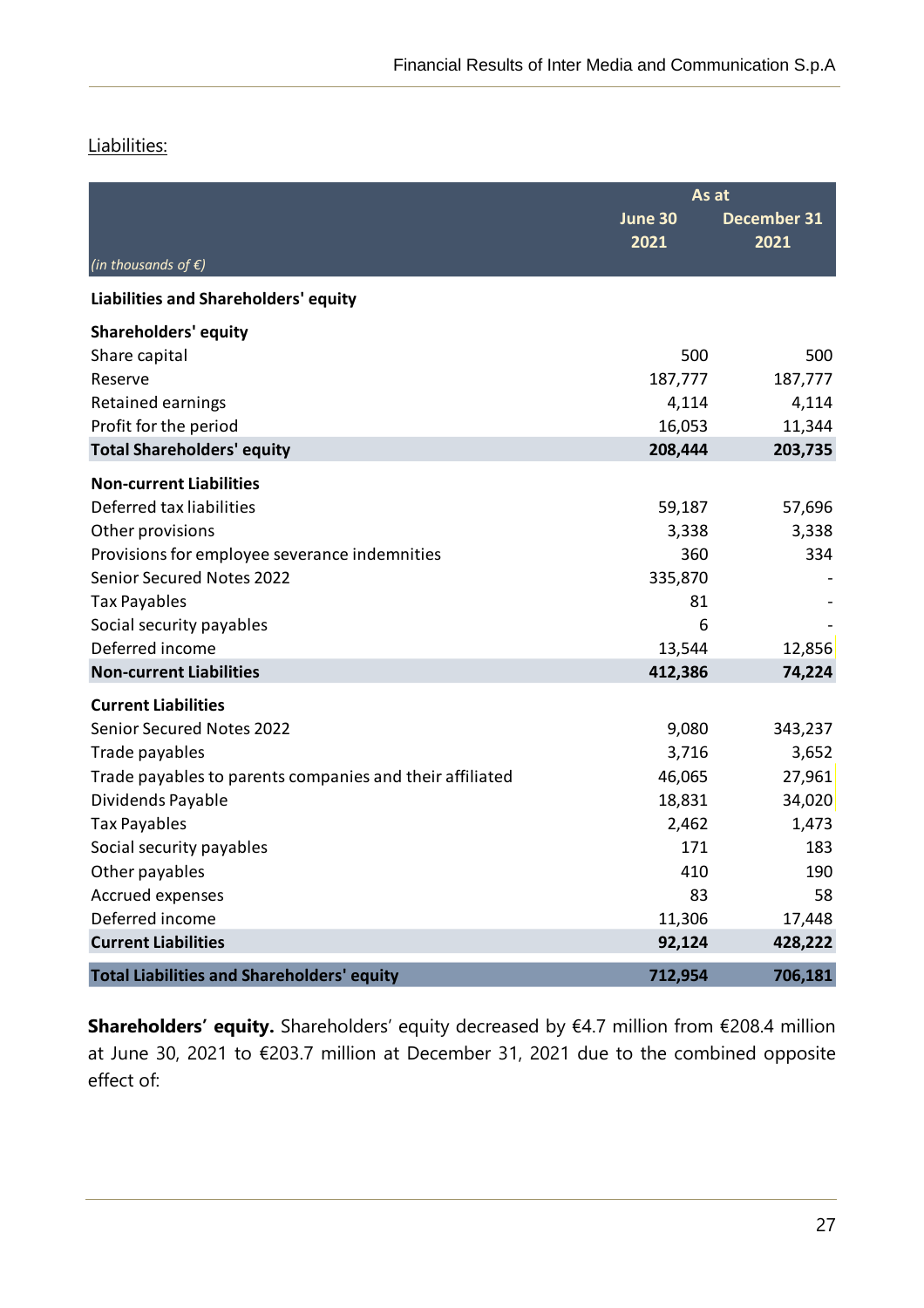- (negative) the resolution of the Shareholders' Meeting held on October 28th, 2021 for the distribution in kind as a dividend of the €16.0 million net profit of the fiscal year ended June 30, 2021 to its immediate shareholders (TeamCO and BrandCo).
- (positive) the €11.3 million Net Profit of the period.

**Non-current liabilities.** Non-current liabilities decreased by €338.2 million from €412.4 million at June 30, 2021 to €74.2 million at December, 2021 mainly due to the reclassification under Current Liabilities of all the outstanding amount of the Old Notes (being their maturity, before the Refinancing Transaction closed in February 2022, in December 2022).

**Current liabilities.** Current liabilities increased by €336.1 million from €92.1 million at June 30, 2021 to €428.2 million mainly due to the reclassification of the Old Notes above described.

Other main variations under Current Liabilities relate to:

- €18.2 million decrease in trade payables to parent companies and their affiliated primarily relating to (i) the decrease from  $\epsilon$ 35.9 million to  $\epsilon$  21.2 million of payables due to TeamCo in respect of assignment of media rights receivables not yet repaid ( "up-streamed") at the balance sheet date through the payment waterfall mechanism set out by the indenture and (ii) the decrease from  $6.1$  million to  $62.9$  million of net payables due to TeamCo under the consolidation tax regime.
- €15.2 million increase in Dividends payables driven by the resolution of the Shareholders' Meeting held on October 28th, 2021 for the distribution in kind as a dividend of the €16.0 million net profit of the fiscal year ended June 31, 2021
- €6.1 million increase in deferred Income which relates to sponsorship installments already invoiced and collected in the current semester but whose revenues pertain and, accordingly, will be recognized, in the remaining part of the fiscal year ending June 30, 2022.

# <span id="page-27-0"></span>CAPITAL EXPENDITURES

j

At €18 thousand, the level of capital expenditure in intangible and tangible assets is not considered material for the period under review.

# <span id="page-27-1"></span>NET FINANCIAL POSITION

The following table sets forth the Net Financial position data for the issuer as at December 31, 2021 (€307.0 million) compared with June 30, 2021 (€303.0 million)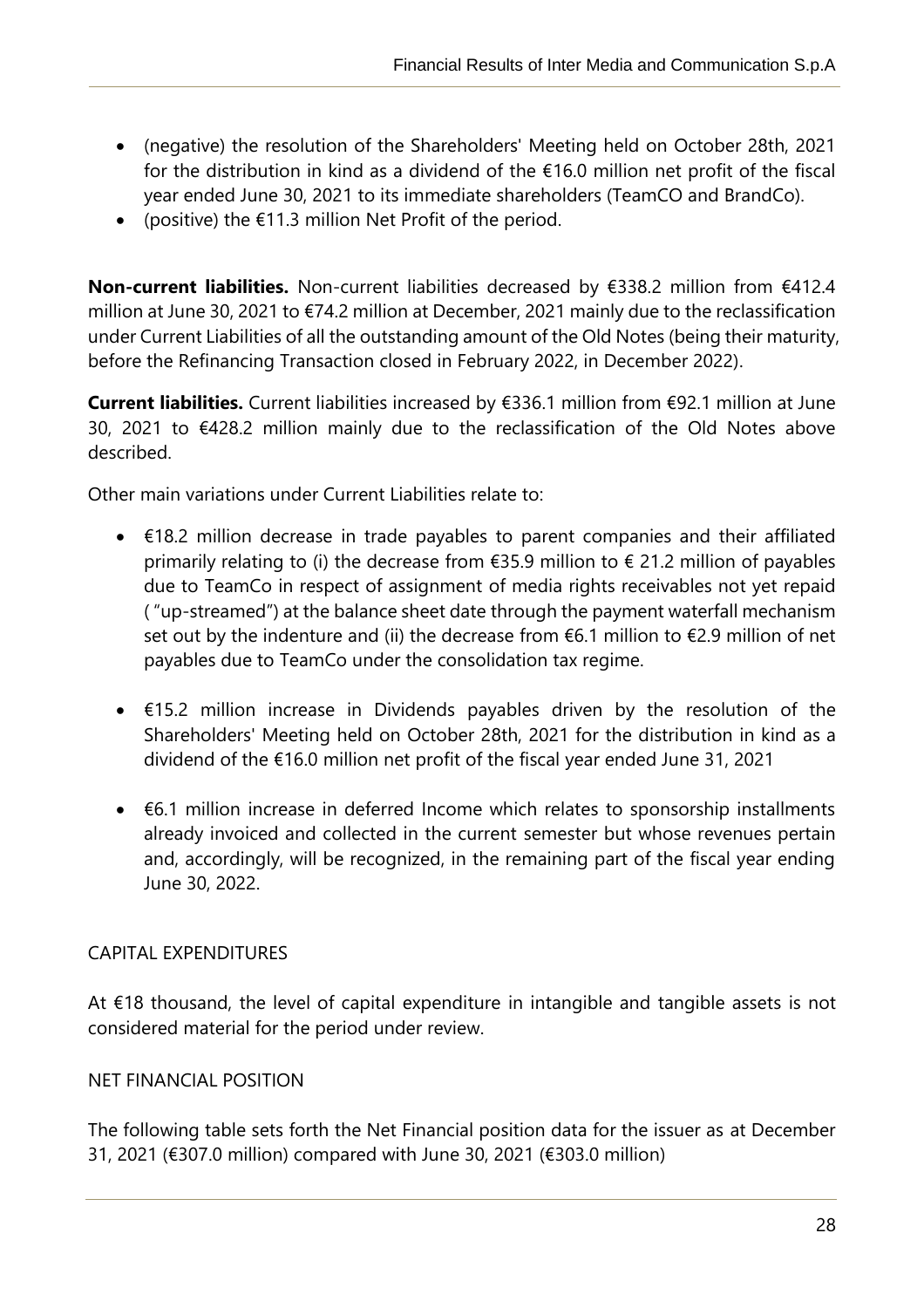|                                                                                                                                                                                                |                               | As at                   |
|------------------------------------------------------------------------------------------------------------------------------------------------------------------------------------------------|-------------------------------|-------------------------|
|                                                                                                                                                                                                | June 30<br>2021               | <b>December 31 2021</b> |
| (in thousands of $\epsilon$ )                                                                                                                                                                  |                               |                         |
| Cash at bank and on hand                                                                                                                                                                       | 28,343                        | 23,036                  |
| Current financial assets (Debt Service Account)                                                                                                                                                | 480                           |                         |
| <b>Current financial receivables</b>                                                                                                                                                           | 480                           |                         |
| Senior Secured Notes 2022 - current portion (face value)<br>Senior Secured Notes 2022 - unamortized OID and transaction fees                                                                   | (9,080)                       | (349, 021)<br>5,784     |
| <b>Current financial liabilities</b>                                                                                                                                                           | (9,080)                       | (343, 237)              |
| Net current financial assets/(liabilties)                                                                                                                                                      | 19,743                        | (320, 201)              |
| Senior Secured Notes 2022 - long term portion (face value)<br>Senior Secured Notes 2022 - unamortized OID and transaction fees<br>Financial Assets (Debt Reserve Accont+ Debt Service (Dec21)) | (344, 418)<br>8,548<br>13,142 | 13,181                  |
| <b>Non-current financial liabilties</b>                                                                                                                                                        | (322, 728)                    | 13,181                  |
| <b>Net financial position</b>                                                                                                                                                                  | (302, 985)                    | (307, 021)              |

The table shows:

j

- the reclassification as at December 31, 2021 of all the outstanding amount of the Old Notes from Non-current Liabilities to Current Liabilities as previously described (being their maturity, before the Refinancing Transaction closed in February 2022, in December 2022).
- that the €4.0 million increase in the Net Financial position has been mainly driven by the €5.3 million decrease in Cash at bank and on hand due to negative net cash flow generated in the period (as previously explained in the paragraph "Cash Flow Statement").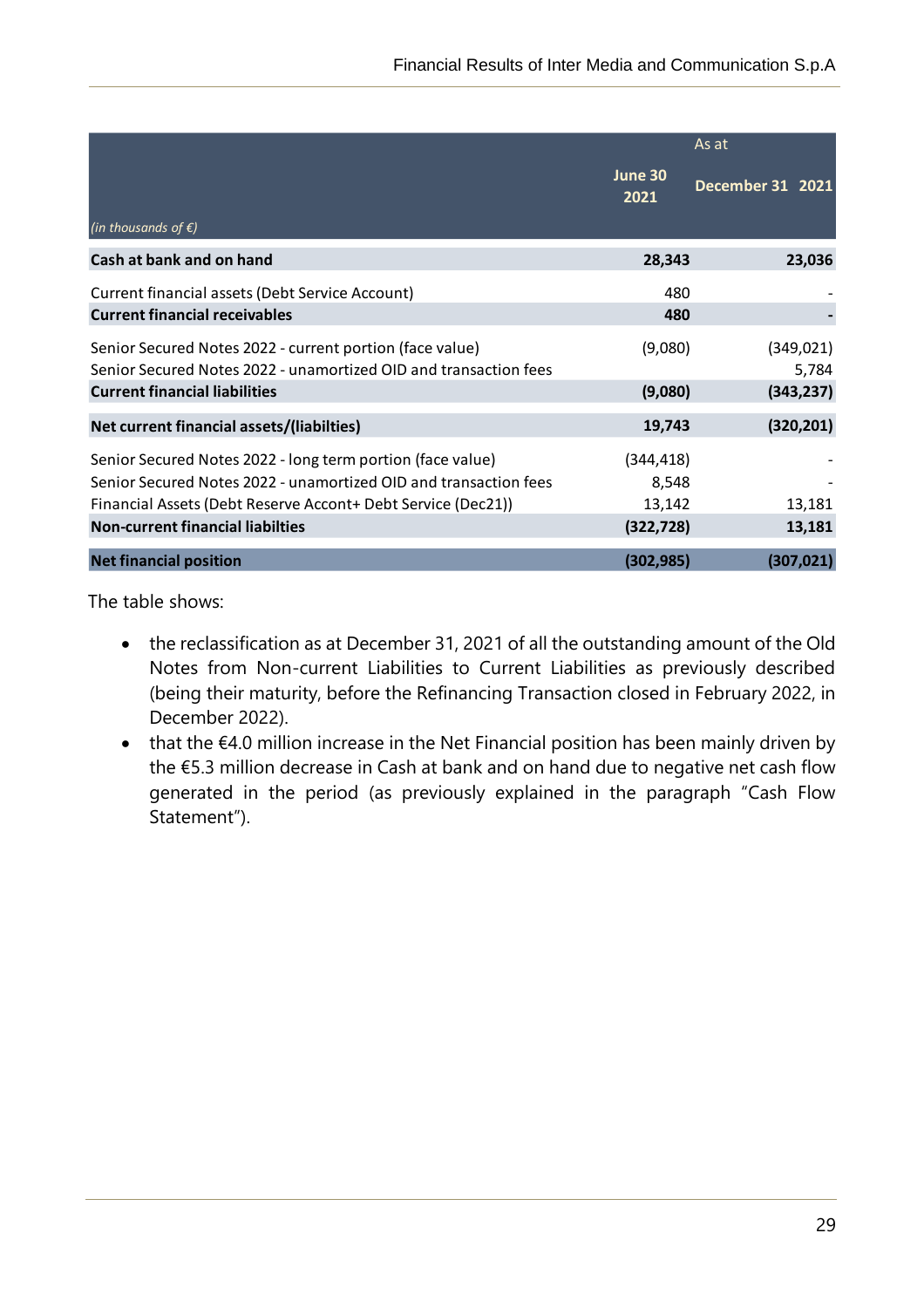# <span id="page-29-0"></span>RISK FACTORS

j

We confirm that the risk factors described in the Offering Memorandum, and not updated herein, remain applicable to the group.

# <span id="page-29-1"></span>**TEAMCO UPDATE**

#### <span id="page-29-2"></span>SPORTING PERFORMANCE

After the most recent matches of 2021/2022 sporting season played as of February 28, 2022, the team is currently:

- 3rd in the Serie A table (after 26 matches), two points behind (with one more match to be played) the two teams in  $1<sup>st</sup>$  position;
- qualified to the Round of 16 (first time in ten years), where, in the home match versus Liverpool FC, lost 0 -2 ; the return match in Liverpool is scheduled on March 8, 2022
- qualified to the semi-finals of Coppa Italia which will played in the coming weeks versus AC Milan

On January 12, 2022, the team won the Italian SuperCup (the sixth in the history of the Club) defeating Juventus FC.

#### <span id="page-29-3"></span>MATCHDAY REVENUE

The 2021/2022 season has benefitted from the reopening of the Stadium which reopened at 50% capacity, subsequently increased to 75% until December end, reduced again to 50% and to 5.000 people for two matches in January due to the resurgence of COVID-19 driven by the Omicron variant, finally back to 75% by mid February as of the date of this presentation.

Based on the attendance of the first months and current rules in place, we expect to achieve at least €30M matchday revenue in the current season.

#### <span id="page-29-4"></span>TRANSFER MARKET SUMMARY

The main players signed in the transfer market windows affecting the current fiscal year ending June 30, 2022 are:

Summer 2021:

- Calhanoglu (free transfer)
- Dzeko (from Rome)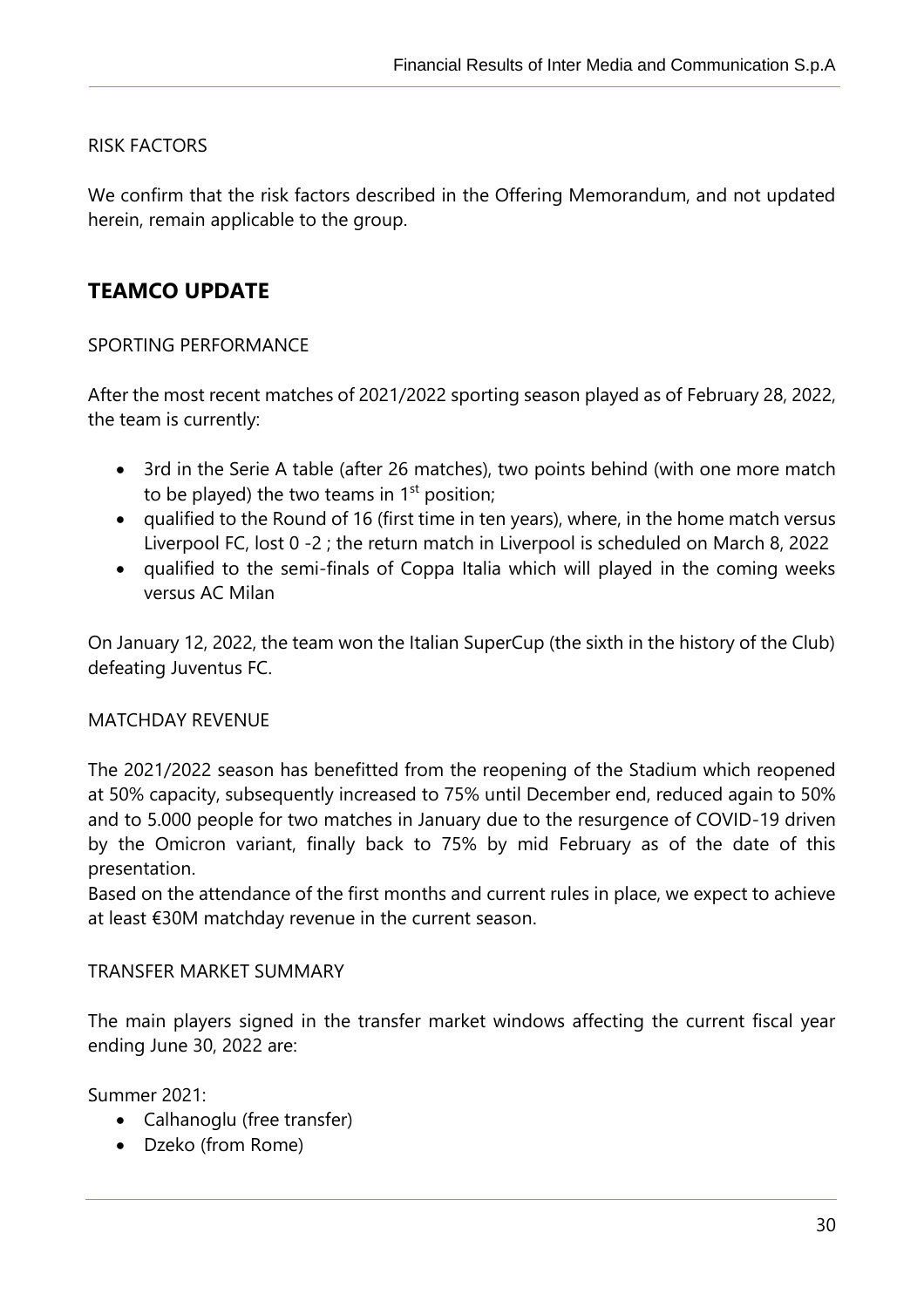- Dumfries (from PSV)
- Correa (from Lazio)
- Vanheusden (from Standard Liege)

Winter 2022:

j

- Gosens (from Atalanta)
- Caicedo (on loan from Genoa)

The main players who left TeamCo in the transfer market windows affecting the current fiscal year ending June 30, 2022 are:

Summer 2021:

- Hakimi (sold to PSG)
- Lukaku (sold to Chelsea)
- Lazaro (on loan to Benfica)
- Vanheusden (on loan to Genoa)
- Joao Mario (early contract termination)
- Nainggolan (early contract termination)

Winter 2022:

• Sensi (on loan to Sampdoria)

We finally remind that on June 3, 2021 Simone Inzaghi was appointed new head coach of the first team until June 2023 after an agreement was reached with Antonio Conte (former head coach) on May 26, 2021 for the termination of his contract by mutual consent.

# <span id="page-30-0"></span>SHAREHOLDER LOANS AND RCF DRAW DOWN

As described in the Offering Memorandum, TeamCo received in the past few years a number of shareholder loans (and related parties' loans).

The outstanding amount in the TeamCo balance sheet as at December 31, 2021 is €60.0 million (all related to shareholder loans provided during the fiscal year ended June 30, 2021 by Grand Tower), plus accrued interest for €18.1 million of which €2.1 million related to shareholder loans provided during the fiscal year ended June 30, 2021 by Grand Tower and €16.0 million related to shareholder loans provided in prior fiscal years by Great Horizon (the latter representing non-waived interest on shareholders loans which have been fully converted into equity reserve in the past fiscal year).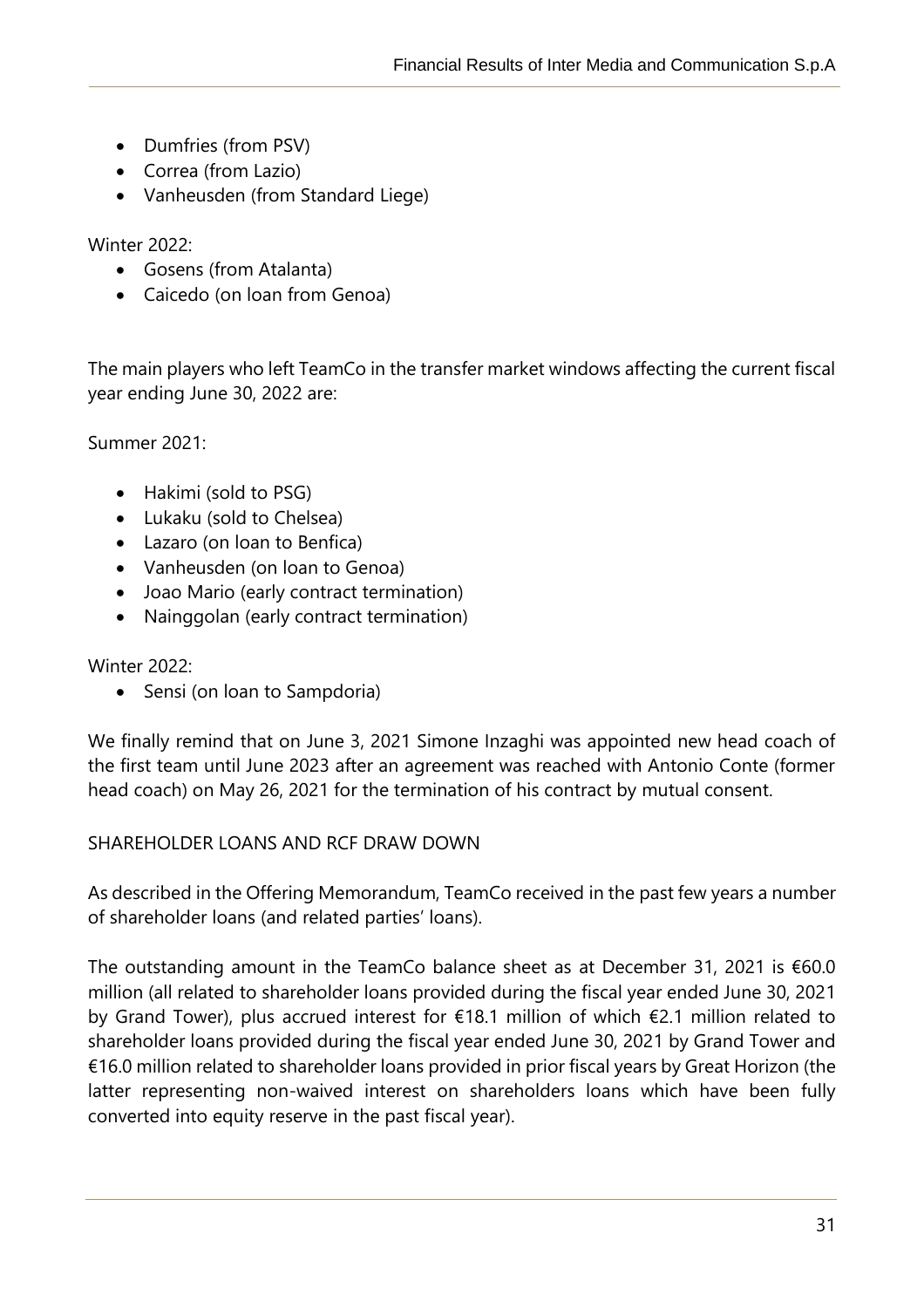As at December 31, 2021, TeamCo had a cash drawn down under its Revolving Credit Facility of €50.0 million (closed on February 9, 2021 through the Refinancing Transaction)

## <span id="page-31-0"></span>FINANCIAL FAIR PLAY POSITION

j

Below a summary of most updated relevant facts in respect of our Financial Fair Play position:

- In October 2021, we submitted to UEFA our calculations in respect of the Financial Fair Play ("FFP") break-even requirement as at June 30, 2021. Such calculations demonstrated that we have not fulfilled the break-even requirement as currently set, and as a result, UEFA requested additional information in November 2021
- on December 17, 2021, UEFA officially communicated that the review performed by the CFCB First Chamber of the break-even information provided by us highlighted a significant aggregate break-even deficit for the monitoring period covering the reporting periods 2018, 2019, 2020 and 2021 and required the submission of our most updated projected break-even information for the reporting period ending in June 2022 (that we provided on January 20, 2022)
- on February 14, 2022, UEFA communicated to us:
	- o their decision to open proceedings in respect of our club in accordance with Article 12 (1) of the Procedural rules governing the UEFA Club Financial Control Body ("CFCB") – Edition 2021.
	- o the appointment of a reporting member in charge of establishing the facts and collect all relevant evidence (including a business plan for the period FY23- FY25) pursuant to Article 12 (2) of the Procedural rules
	- o the invitation to attend a hearing before the CFCB First Chamber in March 2022 (date to be confirmed) at the House of European Football in Nyon (Switzerland) once the reporting member will have issued his conclusions on our club's case.

Due to the wide range of disciplinary measures potentially imposed by the CFCB, as well as the application of the proportionality principle required by its procedural rules when considering the relevant facts and circumstances contributing to a deviation from FFP rules, and considering the significant discussions underway at an institutional level regarding the reform of the current regulations (also considering that several clubs across Europe are in breach of current FFP break-even rules), we are not in a position to formulate expectations at this stage as to whether UEFA will impose any sanctions as a result of the failure to fulfil the break-even requirement.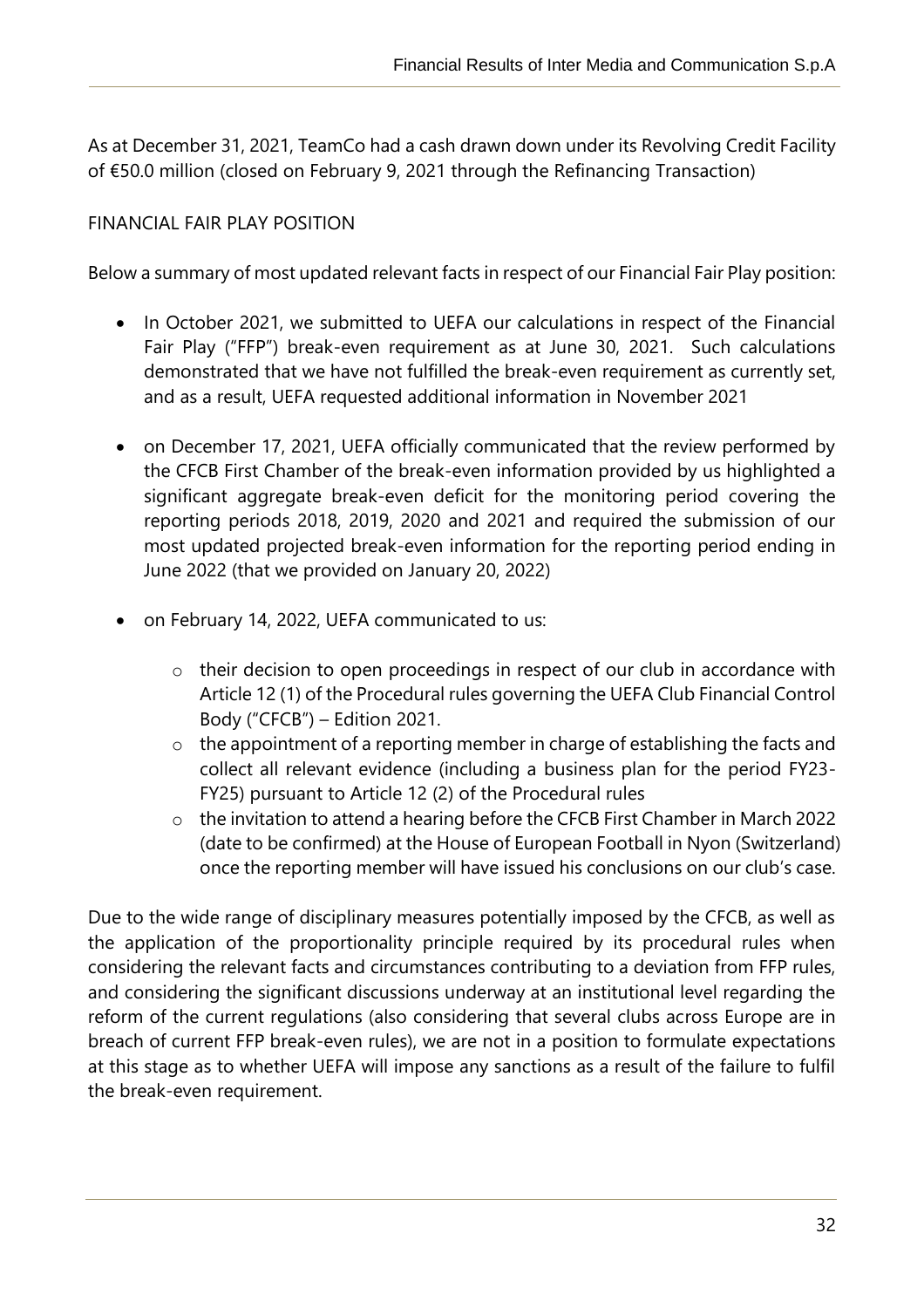# <span id="page-32-0"></span>**FURTHER EXPLANATORY NOTES AND BASIS OF PREPARATION**

#### <span id="page-32-1"></span>BASIS OF PRESENTATION

j

The interim financial statements as of and for the six-months period ended December 31, 2021 (hereinafter "Interim Financial Statements") have been prepared for the purposes of the preparation of the six-months consolidated accounts of the TeamCo group as at December 31, 2021.

The Interim Financial Statements include the balance sheet, the income statement and the cash flow statement and are unaudited. These Financial Statements have been prepared in accordance with the accounting standards of the Italian Accountants Profession Board (Consiglio Nazionale dei Dottori Commercialisti ed Esperti Contabili), revised and supplemented by the Italian Accounting Organization (Organismo Italiano di Contabilità, O.I.C.) ("**Italian GAAP**").

Italian GAAP has recently been modified in order to take into account changes introduced in the Italian law governing Financial Statements by Decree No. 139 of August 18, 2015, which implemented Directive 34/2013/UE of the European Parliament and of the European Council on annual Financial Statements, consolidated Financial Statements and related reports of certain types of undertakings.

In preparing these Financial Statements, however, MediaCo reclassified and renamed certain Italian GAAP line items in a format of presentation more similar to international format.

The items reported in these Financial Statements are stated in accordance with the general principles of prudence and accruals and using the going concern assumption as well as considering the economic function of the assets and liabilities.

These Financial Statements are shown in Euro, which is the functional currency of the Group. All amounts shown in this document are expressed in thousands of Euro, unless otherwise specified.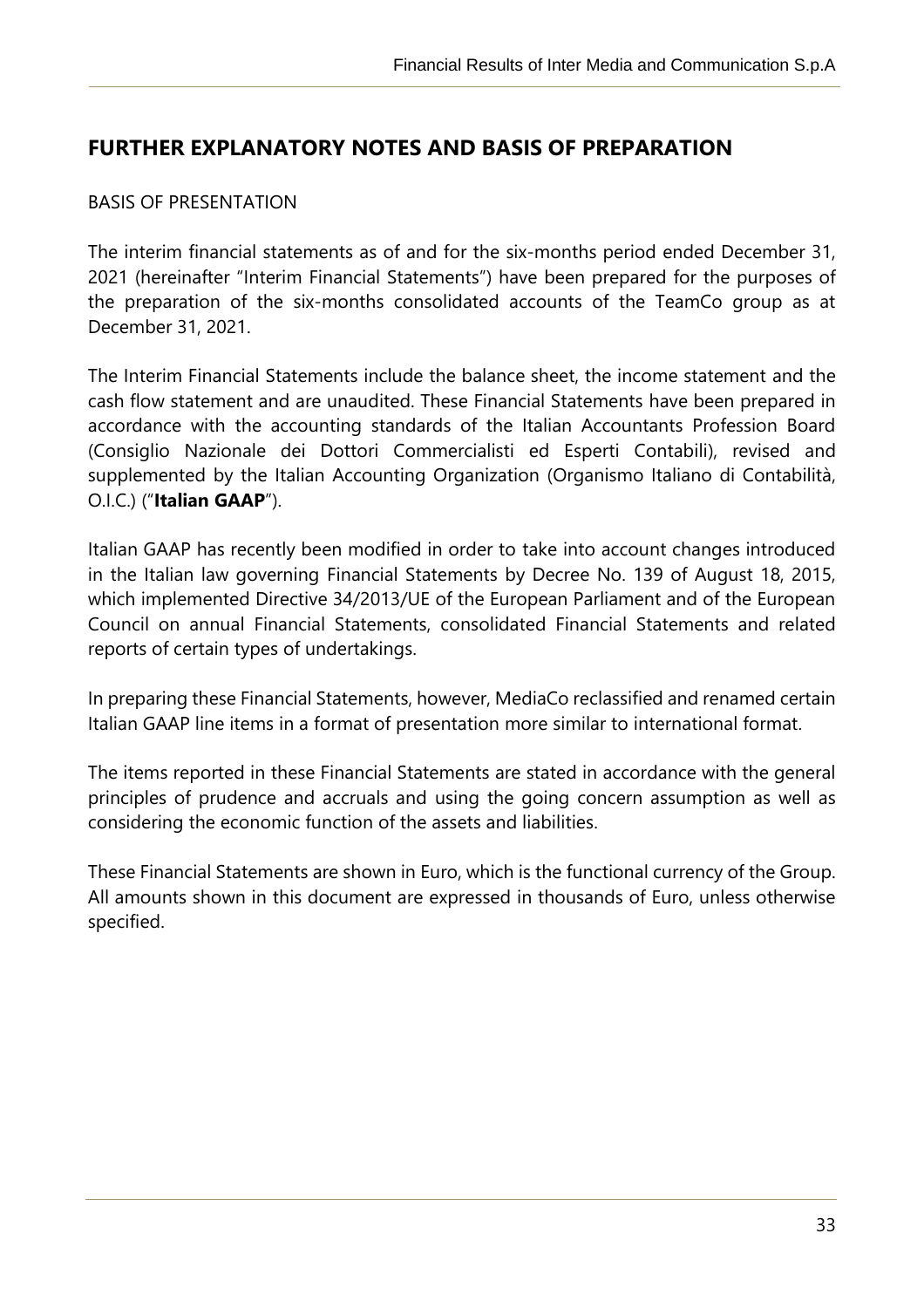#### <span id="page-33-0"></span>SIGNIFICANT ACCOUNTING POLICIES

The Interim Financial Statements have been prepared in accordance with the OIC 30 Interim Financial Statements; therefore the Interim Financial Statements do not include all the information required in the annual Financial Statements.

The Interim Financial Statements have been prepared on a going concern basis. The accounting policies adopted in preparing the Interim Financial Statements are the same as for the previous fiscal years and therefore reference should be made to the Financial Statements for the fiscal year ended June 30, 2021 for further considerations.

#### <span id="page-33-1"></span>OTHER INFORMATION

#### *Use of estimates*

j

For Financial Statements preparation, it is necessary that the Management make estimates and assumptions which have effects on the values of assets and liabilities accounted for the Balance Sheet and even on potential assets and liabilities at the Financial Statements date. The estimates and assumptions used are based on experience and on other relevant factors. For this reason, the final results could therefore differ from these estimates. The estimates and assumptions are reviewed periodically and the effects of each of their variation are reflected on the income statement in the year when the estimate is revised (if this review has effects only in the current year), or also in subsequent years (if the review has effects on both the current and future years). The Balance Sheet items that are affected by these assumptions, are the bad debt reserve, the provisions for risks and charges and the evaluation of the recoverable value of property, plant and equipment and intangible assets (impairment test). The impairment test is generally carried out only when the audited Financial Statements for the fiscal year are prepared, unless there are indicators which require updates to estimates. No impairment test has been performed as of December 31, 2021 since no impairment indicators were brought to Directors' attention.

For more information about the main accounting estimates, please refer to the annual Financial Statements.

#### <span id="page-33-2"></span>GUARANTEES, COMMITMENTS AND CONTINGENT LIABILITIES

The Company, throughout the periods, does not have any additional guarantees, commitments or liabilities other than which have already been disclosed in the financial information presented.